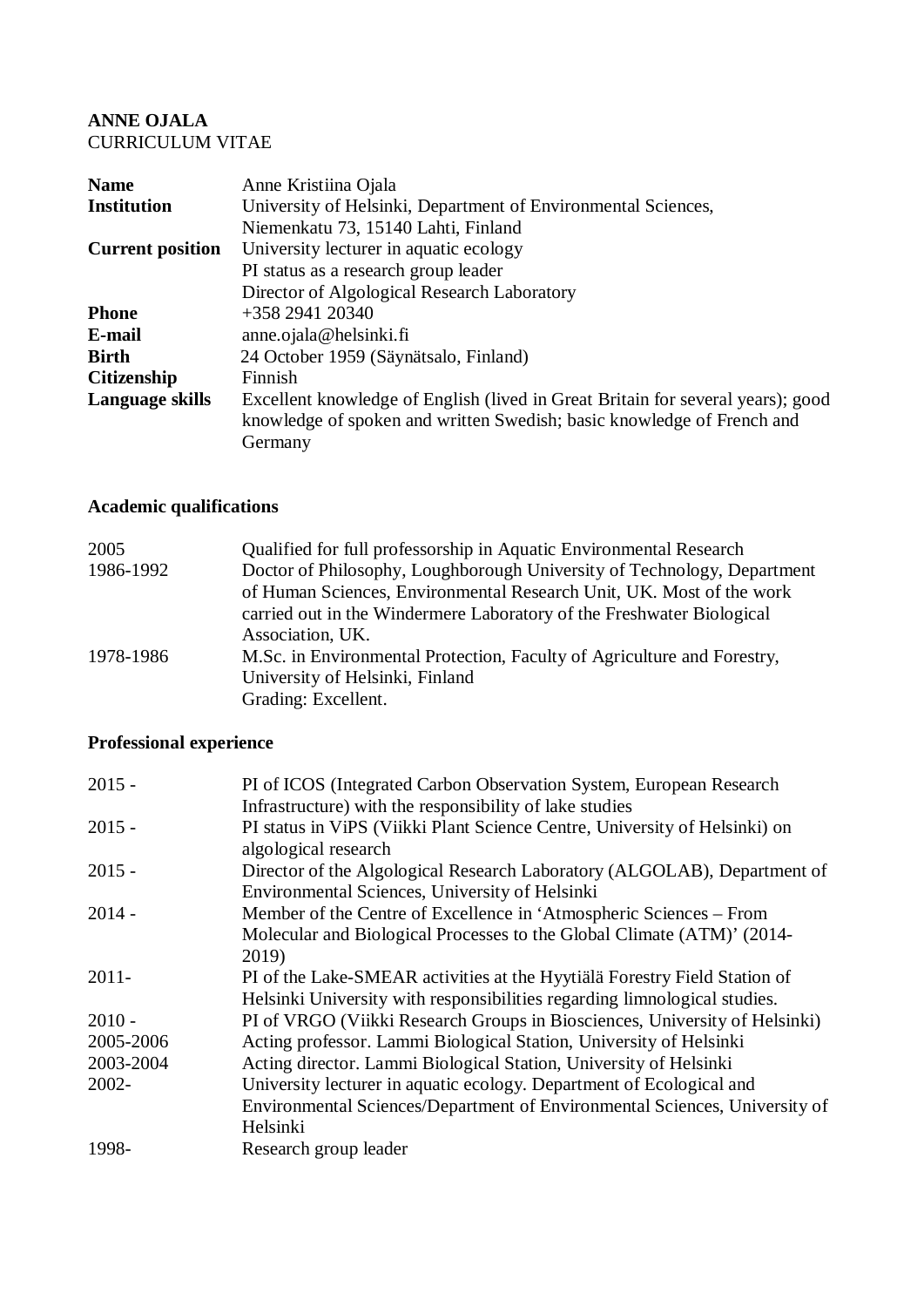| 1996-2001 | Senior assistant in aquatic ecology. Department of Ecological and             |
|-----------|-------------------------------------------------------------------------------|
|           | Environmental Sciences, University of Helsinki                                |
| 1993-1996 | Post-doctoral position. Lammi Biological Station, University of Helsinki.     |
|           | Funded by the Academy of Finland. Studies on aquatic macrophytes in relation  |
|           | to climate change.                                                            |
| 1993      | Nominated as a post-doctoral scientist (3 yr) in Agri-Food and Biosciences    |
|           | Institute, Belfast, Northern Ireland, UK in a project on ice algae in Lake    |
|           | Baikal. Position declined.                                                    |
| 1992      | Research scientists. Lammi Biological Station, University of Helsinki.        |
|           | Algological studies.                                                          |
| 1992      | Acting curator. Lammi Biological Station, University of Helsinki.             |
|           | Administrative post.                                                          |
| 1991      | Research scientist. Lammi Biological Station, University of Helsinki.         |
|           | Zooplankton studies as a part of the International Cooperative Programme on   |
|           | Integrated Monitoring of Air Pollution Effects on Ecosystems.                 |
| 1990      | Post doctoral research associate (2.5 yr). Division of Biological Sciences,   |
|           | Institute of Environmental and Biological Sciences, Lancaster University, UK. |
|           | NERC funded project on algal phagotrophy. For force majeure reasons forced    |
|           | to return to Finland after 2 months.                                          |
| 1989      | Research scientist. Lammi Biological Station, University of Helsinki. Funded  |
|           | by the Academy of Finland. Studies on growth of algae.                        |
| 1982-1983 | Research assistant and scientist. Finnish Game and Fisheries Research         |
|           | Institute, Fisheries Research.                                                |
| 1984-1994 | Demonstrator and teacher in numerous field courses in limnology and           |
|           | hydrobiology at the University of Helsinki.                                   |

### **Referee assignments for journals and reviews for funding agencies**

#### *Journals (list not complete; > 150 reviewed manuscript)*

Nature GeoScience, Ecological Research Letters, Aquatic Sciences, European Journal of Phycology, Journal of Phycology, Internationale Revue der gesamten Limnologie, Canadian Journal of Fisheries and Aquatic Sciences, Journal of Vegetation Science, The Science of the Total Environment, Journal of Plankton Research, Atmospheric Environment, Boreal Environment Research, Verhandlungen der Internationale Vereinigung für Theorestische und Angewandte Limnologie, Hydrobiologia, Environmental and Experimental Botany, Environmental Pollution, Annales Botanici Fennici, Journal of Geophysical Research - Biogeosciences, Journal of Geophysical Research – Atmosphere, Biogeochemistry, Global Science Biology, Inland Waters, Atmospheric Research, Vesitalous (in Finnish)

### *Funding agencies*

Formas, Climate Change Panel (Sweden) (2010, 2011, 2012, 2013) Darwin Centre for Biogeochemistry (The Netherlands) (2010) NERC (UK) (2010) NWO (The Netherlands) University of Helsinki (Finland) (2013, 2014, 2015)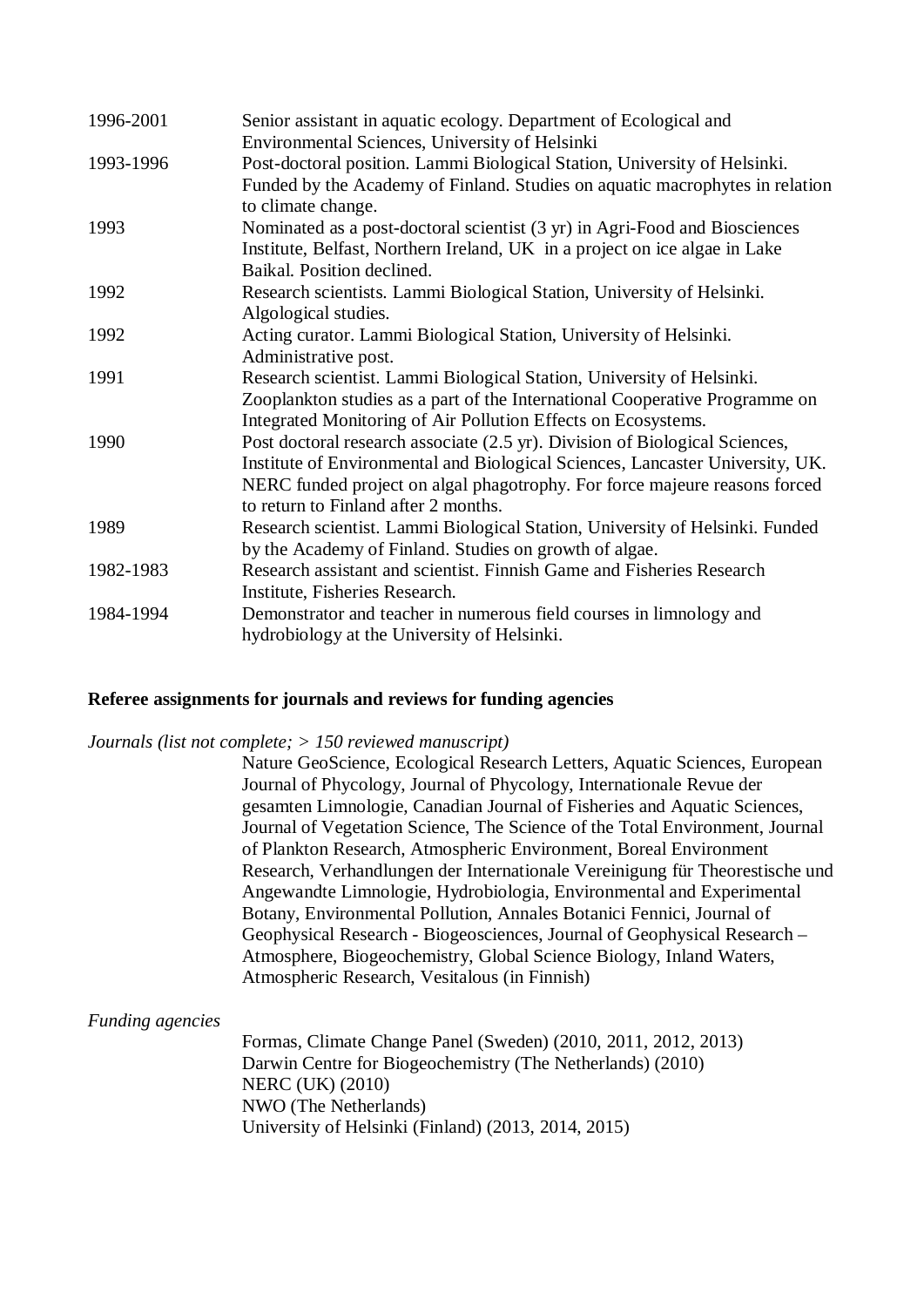### **Commission of trust, academic memberships, awards etc.**

| 2014 | Finnish Water Forum, working group 'Research and education', chairperson<br>(from 2014 onwards)                                                                                                               |
|------|---------------------------------------------------------------------------------------------------------------------------------------------------------------------------------------------------------------|
| 2014 | Recipient of incentive bonus at the Department of Environmental Sciences,<br>University of Helsinki, for exceptional and outstanding professional<br>performance in year 2014.                                |
| 2014 | Member of the committee for assessment of academic teaching skills, Faculty<br>of Biological and Environmental Sciences, University of Helsinki (2014-2017)                                                   |
| 2013 | Member of the Executive Board of ATM-DP doctoral programme of<br>atmospheric sciences of University of Helsinki (from 2013 onwards;<br>responsible for funding decisions too)                                 |
| 2013 | Member of the Executive Board of DENVI multidisciplinary doctoral<br>programme of University of Helsinki (from 2013 onwards; responsible for<br>funding decisions too)                                        |
| 2012 | Member of the scientific advisory board on Water JPI (EU) issues in the<br>Finnish Academy of Science (from 2012 onwards)                                                                                     |
| 2010 | Member of the committee for assessment of academic teaching skills, Faculty<br>of Biological and Environmental Sciences, University of Helsinki (2010-2013)                                                   |
| 2009 | Member of the scientific advisory board of the Vesijärvi Foundation (Päijät-<br>Häme) (from 2009 onwards)                                                                                                     |
| 2008 | University of Helsinki representative in the Working Group on Large Lakes<br>appointed by the Ministry of Environment (2008-2012). Chairperson of the<br>Working Group 2008-2009, vice-chairperson 2009-2012. |
| 2006 | Member of the Academy of Finland's Working group on UN IHP/MAB<br>Programmes (2006-2008)                                                                                                                      |
| 2004 | University of Helsinki representative in the Working Group on Large Lakes<br>appointed by the Ministry of Environment (2004-2008)                                                                             |
| 2001 | University of Helsinki representative in the Working Group on Large Lakes<br>appointed by the Ministry of Education (2001-2004)                                                                               |
| 2001 | University of Helsinki representative of the Working Group of the Lahti<br>University Consortium (2001-2002)                                                                                                  |
| 2001 | University of Helsinki representative of the Lahti Working Group on Higher<br>Education (2001-2002)                                                                                                           |
| 2001 | Member of the steering group of the Department of Ecological and<br>Environmental Sciences, University of Helsinki (2001-2003)                                                                                |
| 1998 | Member of the board of student enrolment in biology and biochemistry,<br>Faculty of Sciences, University of Helsinki (1998-2002)                                                                              |
| 1998 | Member of the steering group of the Department of Ecological and<br>Environmental Sciences, University of Helsinki (1998-2000)                                                                                |
| 1995 | Deputy member of the steering group of the Lammi Biological Station,<br>University of Helsinki (1995-1997)                                                                                                    |

+ acted numerous times as an examiner for a MSc dissertation

## **Research grants obtained/projects lead**

2011 The long and winding road of photosynthetic products – pathways of carbon from boreal catchments to estuaries (PACE), the Academy of Finland, 596 000 €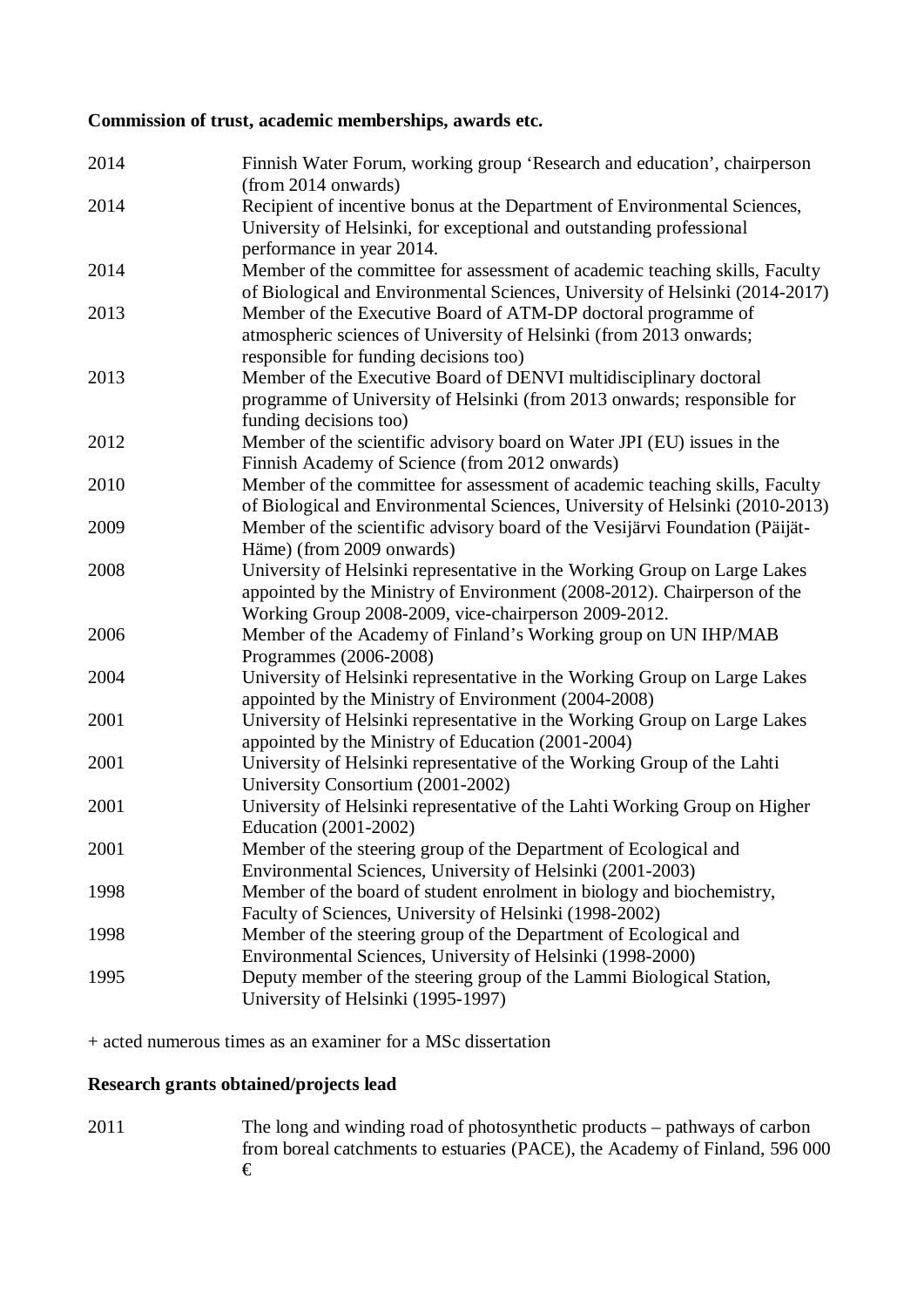| 2010      | Algae from Waste for Combined Biodiesel and Biogas Production (ALDIGA),<br>jointly with prof Martin Romantschuk, Tekes, ca. 190 000 €                                                                                          |
|-----------|--------------------------------------------------------------------------------------------------------------------------------------------------------------------------------------------------------------------------------|
| 2009      | Exchange of inorganic carbon between boreal forests and aquatic ecosystems;<br>the role of aquatic ecosystems in regional carbon balance (Vesihiisi); jointly<br>with Dr Jukka Pumpanen, University of Helsinki, ca. 120 000 € |
| 2006      | Transfer of terrestrial carbon into the atmosphere through stream and river<br>ecosystems (Transcarbo), the Academy of Finland, 373 000 €                                                                                      |
| 2005      | Subcontractor of a TEKES-project CO2-Eko leady by Vaisala Oyj, 28 000 €                                                                                                                                                        |
| 2004      | Foundation for Higher Professional Education and Research in Häme Region,<br>research grant, $2000 \in$                                                                                                                        |
| 2004      | Studies on microbial food webs in lakes under food web manipulation through<br>large scale removal of coarse fish,                                                                                                             |
|           | Maj and Tor Nessling Foundation, ca. 70 000 $\in$                                                                                                                                                                              |
| 2004      | Responses of boreal ecosystem carbon exchange to changing environment in<br>different spatio-temporal scales (Rebecca), University of Helsinki, ca. 56 000 €                                                                   |
| 2002      | Nordic Centre for studies of Ecosystem Carbon Exchange and its Interactions<br>with the Climate System (NECC),                                                                                                                 |
|           | Nordic Council of Ministers, Centre of Excellence grant, ca. 75 000 $\in$                                                                                                                                                      |
| 2002      | Trace gas exchange over boreal wetlands (BORWET), the Academy of<br>Finland, 273 420 $\in$                                                                                                                                     |
| 2002      | CO <sub>2</sub> /lakes/oceans/acidification, Fortum Foundation, personal research grant,<br>28 900 €                                                                                                                           |
| 2001      | Trace gas exchange over boreal landscape (Traceflux), University of Helsinki,<br>ca. 42 000 €                                                                                                                                  |
| 1998      | Production and carbon allocation by littoral macrophytes and associated algal<br>communities and their role in the CH <sub>4</sub> synthesis and release, The Academy of<br>Finland, ca. 118 000 $\in$                         |
| 1986-1989 | Grant for overseas PhD-studies (UK, Loughborough University of<br>Technology/Freshwater Biological Association, Windermere Laboratory), The                                                                                    |
| 1986-1989 | <b>Academy of Finland</b>                                                                                                                                                                                                      |
|           | Grant for overseas PhD-studies, Jenny & Antti Wihuri Foundation                                                                                                                                                                |

+ direct research funding from several private companies

## **Supervision of students**

*Ongoing post graduate projects:*

| PhD thesis on 'Modelling the effects of climate change on carbon dioxide and<br>methane exchange between boreal lakes and atmosphere'. University of<br>Jyväskylä, Department of Physics. Supervised jointly with Dr Timo Huttula |
|-----------------------------------------------------------------------------------------------------------------------------------------------------------------------------------------------------------------------------------|
|                                                                                                                                                                                                                                   |
| PhD thesis on 'Greenhouse gas exchange between Lake Vanajanselkä and the                                                                                                                                                          |
| atmosphere'. University of Helsinki. Department of Physics. Jointly with                                                                                                                                                          |
| academy professor Timo Vesala and Dr Ivan Mammarella. Started in 2014.                                                                                                                                                            |
| PhD thesis on 'Effects of changes in the cryosphere on $CO2$ emissions from                                                                                                                                                       |
|                                                                                                                                                                                                                                   |
| Weyhenmeyer, Sebastian Sobek and Pirkko Kortelainen. Defense in winter                                                                                                                                                            |
|                                                                                                                                                                                                                                   |
|                                                                                                                                                                                                                                   |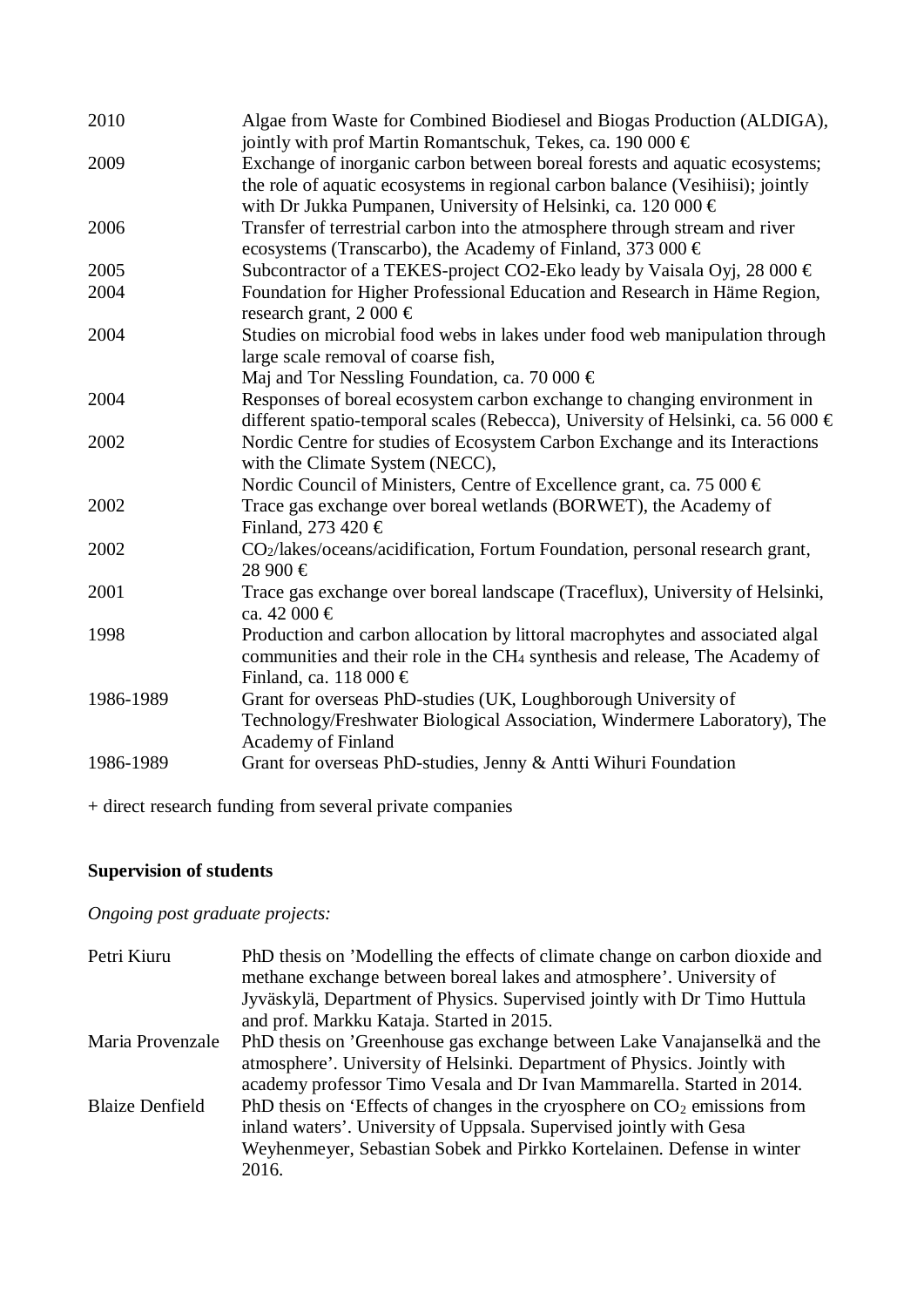| Ville Kasurinen | PhD thesis on 'Interactions of boreal water balance, energy exchange and       |
|-----------------|--------------------------------------------------------------------------------|
|                 | DOM production under climate change'. University of Helsinki. Supervised       |
|                 | jointly with Dr Frank Berninger/Department of Forest Sciences. Started in      |
|                 | 2012, defence scheduled on 8 April, 2016.                                      |
| Heli Miettinen  | PhD thesis on'Carbon cycling in the lake and the surrounding catchment',       |
|                 | University of Helsinki. Supervised jointly with Dr Jukka                       |
|                 | Pumpanen/Department of Forest Sciences. Started in 2011, defense due in        |
|                 | spring $2016$ .                                                                |
| Marika Tikka    | PhD thesis in 'Microalgae as a source of lipids and pigments useful in biofuel |
|                 | applications as well as in food and pharmaceutical industry and in cosmetics,  |
|                 | University of Helsinki, supervised jointly with professor Martin               |
|                 | Romantschuk/Department of Environmental Sciences. Started in 2014.             |

# *Completed post graduate projects*:

| Jouni Heiskanen | PhD thesis entitled 'Physical factors controlling air-water carbon exchange',<br>University of Helsinki, supervised jointly with professor Timo Vesala and Dr |
|-----------------|---------------------------------------------------------------------------------------------------------------------------------------------------------------|
|                 | Ivan Mammarella/Department of Physics. Defense on 5 June 2015.                                                                                                |
| Elina Peltomaa  | PhD thesis entitled 'Phytoplankonic life in boreal humic lakes: special                                                                                       |
|                 | emphasis on autotrophic picoplankton and microbial food webs. Defense on 22                                                                                   |
|                 | <b>March 2013.</b>                                                                                                                                            |
| Terhi Rasilo    | PhD thesis entitled 'Connecting sylvan and lacustrine ecosystems: transport of<br>carbon from forest to adjacent water bodies', University of Helsinki.       |
|                 | Supervised jointly with Dr Jukka Pumpanen/Department of Forest Sciences.                                                                                      |
|                 | 2013. Defense on 1 February 2013.                                                                                                                             |
| Antti Rissanen  | PhD thesis entitled 'Nitrogen removal by microbial processes in aquatic                                                                                       |
|                 | systems'. University of Jyväskylä. Jointly with Marja Tiirola. 2012. Defense on                                                                               |
|                 | 5 October 2012.                                                                                                                                               |
|                 | Jessica Linnaluoma PhD thesis entitled 'Carbon gas fluxes from boreal lakes under anthropogenic                                                               |
|                 | influence'. University of Helsinki, Department of Environmental Sciences.                                                                                     |
|                 | Supervised jointly with Dr Paula Kankaala, University of Eastern Finland,                                                                                     |
|                 | Joensuu. 2012. Defense 8 June 2012.                                                                                                                           |
| Jussi Huotari   | PhD thesis entitled 'Carbon dioxide and methane exchange between a boreal                                                                                     |
|                 | pristine lake and atmosphere'. University of Helsinki, Department of                                                                                          |
|                 | Environmental Sciences. Supervised jointly with prof. Timo                                                                                                    |
|                 | Vesala/Department of Physics. 2011. Defense 25 May 2011.                                                                                                      |
| Tiina Käki      | Lic. Phil dissertation entitled 'Methane emissions from the littoral zone of a                                                                                |
|                 | boreal lake in relation to environmental conditions and communities of higher                                                                                 |
|                 | plants'. University of Helsinki, Department of Environmental Sciences. 2003.                                                                                  |
|                 |                                                                                                                                                               |

*Memberships of advisory boards of PhD* students*:*

| J-P Myllykangas | PhD thesis on 'Methane-related processes in the coastal sediments and water |
|-----------------|-----------------------------------------------------------------------------|
|                 | column of the Baltic Sea'. (University of Helsinki, from 2014 onwards)      |
| Mari Joensuu    | PhD thesis. Department of Environmental Sciences (University of Helsinki,   |
|                 | from $2014$ onwards)                                                        |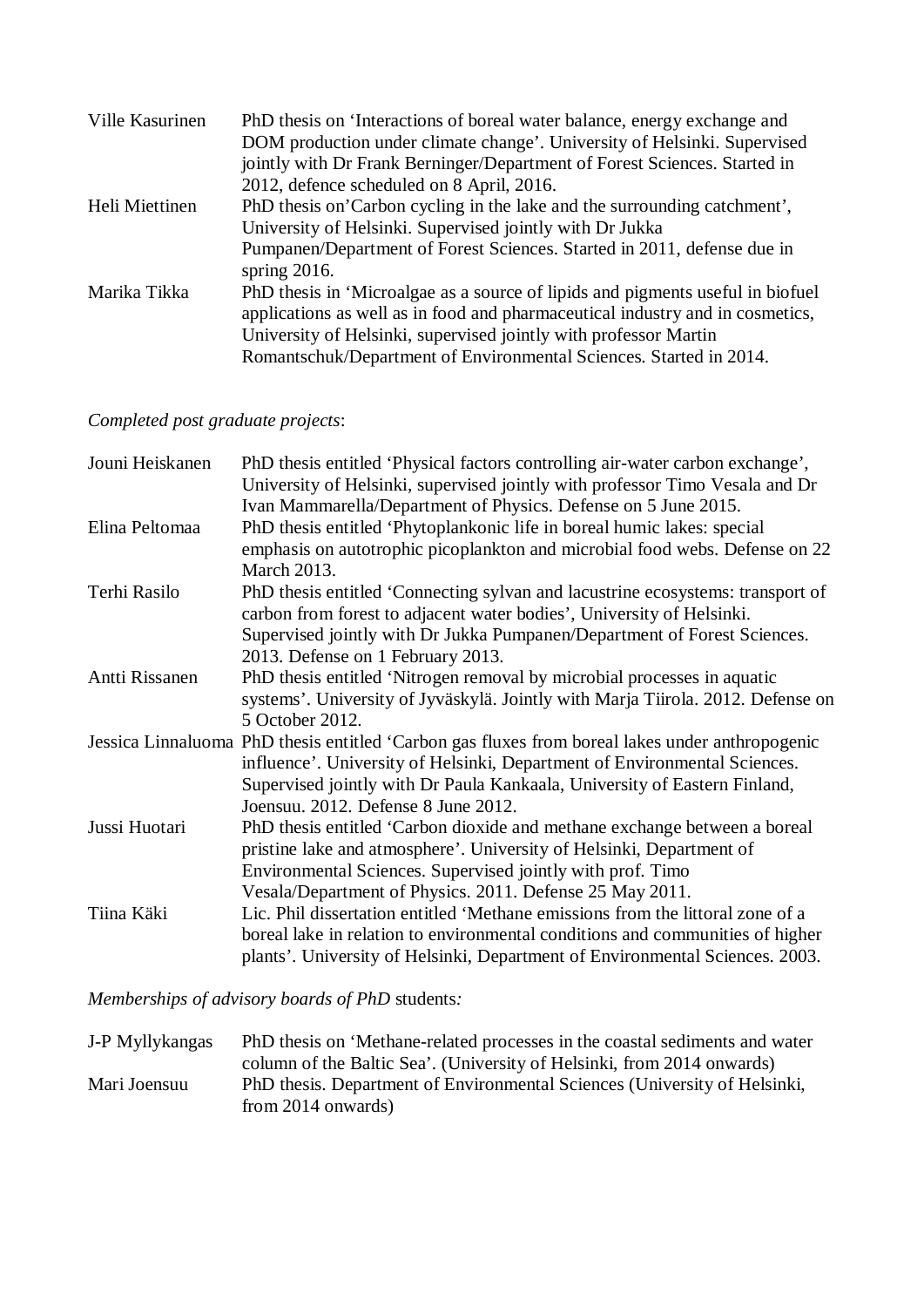# *Ongoing MSc projects:*

| Maria Tolppanen             | Greenhouse gas emissions from an urban constructed wetland. Jointly with        |
|-----------------------------|---------------------------------------------------------------------------------|
|                             | Outi Wahlroos.                                                                  |
| Katariina Lahti             | Species composition of symbiotic bacterial communities in two Euglena           |
|                             | strains. Jointly with Martin Romantschuk and Marika Tikka.                      |
| Ella Karvonen               | Importance of spring snow melt event in biogeochemical cycling of silicon in    |
|                             | terrestrial-aquatic continuum. Jointly with Miitta Rantakari. Starting in April |
|                             | 2015.                                                                           |
| Maria Gutierrez de los Rios |                                                                                 |
|                             | Ephemeral spring flood brooks as a source of atmospheric $CO2$ . Jointly with   |
|                             | Jukka Pumpanen.                                                                 |
| Shijun Wang                 | Lateral carbon transport in Chinese river basins.                               |
|                             |                                                                                 |

# *Completed MSc projects:*

| <b>Usman Illyas</b> | Lipid production and fatty acid composition of <i>Euglena gracilis</i> in nitrogen<br>deficient and enriched cultures. Jointly with Martin Romantschuk and Marika<br>Tikka. 2015.                                             |
|---------------------|-------------------------------------------------------------------------------------------------------------------------------------------------------------------------------------------------------------------------------|
| Mirka Autio         | Seasonal variation in nutrient limitation of algal growth in a boreal chain of<br>lakes. 2015.                                                                                                                                |
| Kalle Valkonen      | Growth limiting factors in some wastewaters used in mass culturing of<br>microalgae. Jointly with Martin Romantschuk and Marika Tikka. 2014.                                                                                  |
| Marie Gerardin      | Annual dissolved organic carbon dynamics in a boreal landscape. Jointly with<br>Frank Berninger, Jukka Pumpanen and Florence Maunoury-Danger (University<br>of Lorraine, France). 2014.                                       |
| Huizhong Zhang      | Effects of artificial aeration on carbon gas fluxes from an urban water basin.<br>Jointly with prof. Jukka Horppila and prof. Timo Vesala. 2014.                                                                              |
| Sami Keto           | Combating eutrophication through community-driven management practices in<br>Bospoort Dam, South Africa. 2014.                                                                                                                |
| Eeva Saarinen       | True mixotrophy in some microalgae suitable for biofuel applications assessed<br>with radioisotope labeling. Jointly with Dr Elina Peltomaa and prof. Martin<br>Romantschuk. 2014.                                            |
| Martta Nieminen     | Light and temperature responses of some microalgae suitable for biofuel<br>production. Jointly with prof. Martin Romantschuk and Dr Elina Peltomaa.<br>2013.                                                                  |
| Jouni Heiskanen     | Modeling gas transfer coefficient in a boreal lakes on the basis of eddy<br>covariance measurements using $CO2$ as a tracer. Jointly with Dr Ivan<br>Mammarella, 2012.                                                        |
| Heidi Sjöblom       | The pelagic of Lake Kuivajärvi (Hyytiälä, Juupajoki) as a source of biogenic<br>VOC compounds. Jointly with Jaana Bäck and Jukka Pumpanen. 2011.                                                                              |
| Marika Tikka        | Suitability of some algal strains of Finnish origin as a raw material for<br>biodiesel production. Jointly with Heidi Jääskeläinen and Elina Peltomaa.<br>2011.                                                               |
| Sanni Turunen       | Photosynthesis vs. irradiance curves as a tool to measure aquatic primary<br>production: comparison between bottle incubations and the so called free water<br>approach. Jointly with Jukka Pumpanen and Jussi Huotari. 2011. |
| Anne Kemppainen     | Importance of allelopathy to the success of the invading aquatic plant (Lemna<br>gibba). Jointly with Aki Sinkkonen. University of Helsinki. 2010.                                                                            |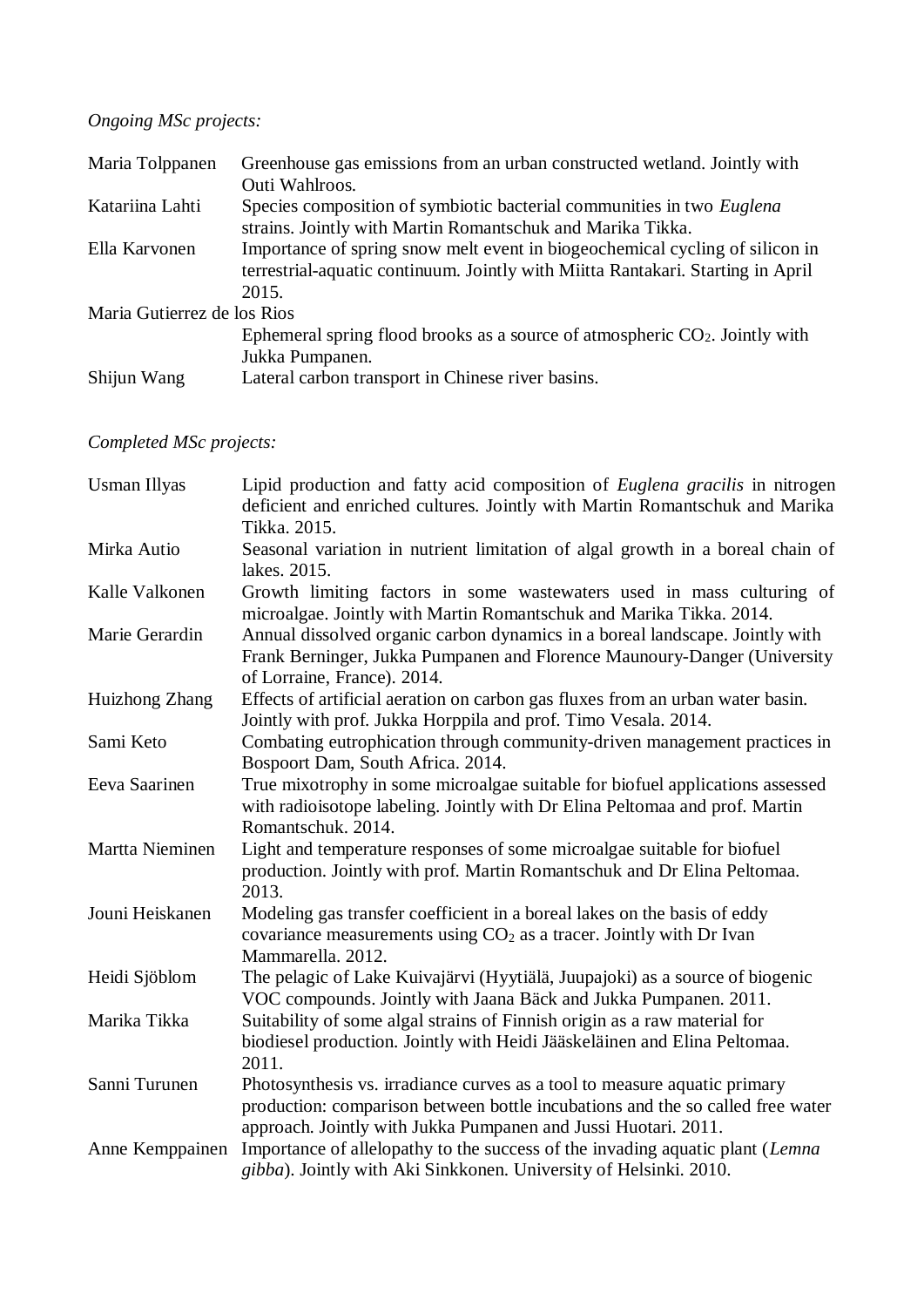| Annika Malm        | Harvesting of microbial biomass and product recovery. Jointly with Pertti                         |
|--------------------|---------------------------------------------------------------------------------------------------|
|                    | Karinen and Perttu Koskinen. Helsinki University of Technology. 2009.                             |
| Anu Julmala-Jäntti | Resource competition between the duckweeds Lemna trisulca and L. minor.                           |
|                    | University of Helsinki. 2008.                                                                     |
| Saara Swanson      | Effect of rain event on the amount of DOC in the ecosystem. Jointly with                          |
|                    | Rauni Strömmer and Mike Starr. University of Helsinki. 2008.                                      |
| Helena Jäntti      | Spatial and temporal variation of nitrogen fixation in aquatic environments.                      |
|                    | Jointly with Marja Tiirola. University of Jyväskylä. 2007.                                        |
| Elina Peltomaa     | Long-term changes in phytoplankton of a small humic forest lake. University                       |
|                    | of Helsinki. 2007.                                                                                |
| Suvi Ikonen        | Seasonal and ontogenetic changes in food utilization in two Mysis relicta                         |
|                    | populations. University of Helsinki. 2004.                                                        |
| Milla Suutari      | Phytoplankton nutrient limitation in Lake Vesijärvi in summer 2000.                               |
|                    | University of Helsinki. 2004.                                                                     |
| Jussi Huotari      | Reproduction of Daphnia longispina and D. pulex under simulated climate                           |
|                    | change conditions: an ecosystem scale approach. University of Helsinki. 2004.                     |
| Sari Koskinen      | Effects of $CO2$ enrichment to aerobic and anaerobic decomposition of water                       |
|                    | horsetail ( <i>Equisetum fluviatile</i> ) and bulrush ( <i>Schoenoplectus lacustris</i> ).        |
|                    | University of Helsinki. 2002.                                                                     |
| Anne-Mari Boman    | Adaptations of metaphytic algae to changing environmental conditions.                             |
|                    | University of Jyväskylä. 1998.                                                                    |
| Satu Kokkonen      | The importance of phosphorus to bloom formation of cyanobacteria in Lake                          |
|                    | Vesijärvi. University of Jyväskylä. 1998.                                                         |
| Terho Hyvönen      | Production of water horsetail ( <i>Equisetum fluviatile L</i> .) and emissions of CH <sub>4</sub> |
|                    | and N <sub>2</sub> O in Lake Pääjärvi. University of Helsinki. 1995.                              |

+ Supervised numerous BSc theses on aquatic ecology/limnology/biogeochemistry

## **Reviews of PhD theses, acting as opponent etc.**

| Opponent for PhD 'Production of Oleaginous Microbial Biomass by Reusing<br><i>Wastewaters'</i> . Tampere University of Technology, Department of Chemistry |
|------------------------------------------------------------------------------------------------------------------------------------------------------------|
| and Bioengineering. Examination date 28 November 2015.                                                                                                     |
| Opponent/panel member for PhD defence 'Terrestrial organic matter transport                                                                                |
| to the Eurasian Arctic Shelf: Molecular degradation and source appointment                                                                                 |
| <i>diagnostics'</i> . Stockholm University, Department of Environmental Sciences                                                                           |
| and Analytical Chemistry (ACES). Bolin Centre of Climate Change.                                                                                           |
| Examination date 8 May 2015.                                                                                                                               |
| External examiner for PhD dissertation 'Carbon control of bacterioplankton in                                                                              |
| subarctic lakes and ponds'. University of Jyväskylä, Department of Biological                                                                              |
| and Environmental Science. 2015.                                                                                                                           |
| External examiner for PhD dissertation 'Transformation and removal of                                                                                      |
| riverine dissolved organic matter in Baltic Sea esturaries'. University of                                                                                 |
| Helsinki, Department of Environmental Sciences. 2014.                                                                                                      |
| Scientific expert for assessing qualifications for the position of adjunct                                                                                 |
| professor in aquatic sciences. Department of Environmental Sciences.                                                                                       |
| University of Helsinki. 2013.                                                                                                                              |
|                                                                                                                                                            |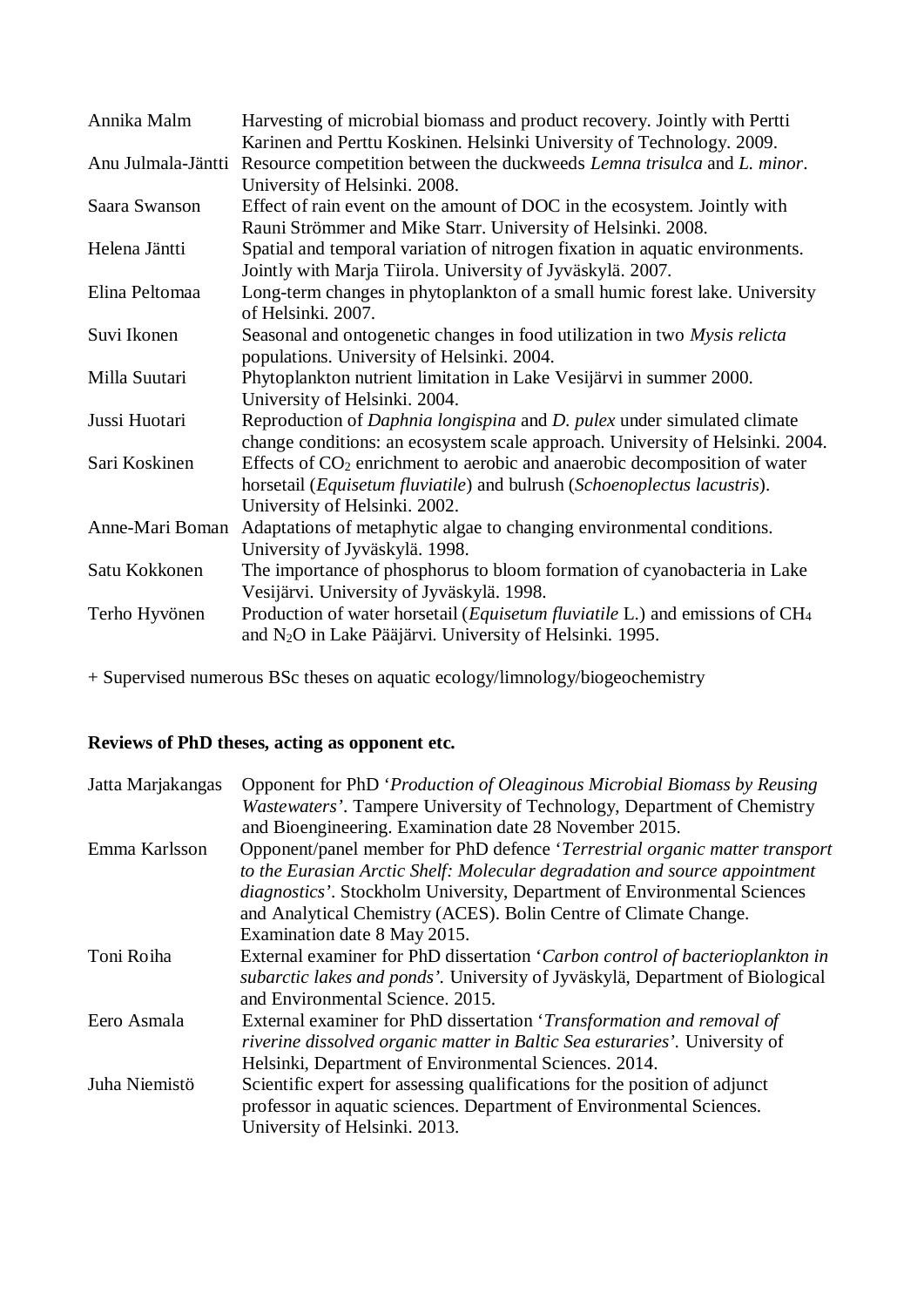| Helena Jäntti    | External examiner for PhD dissertation 'The roles of nitrification and nitrate<br><i>reduction pathways in nitrogen cycling of Baltic Sea'.</i> Department of<br>Environmental Sciences. University of Helsinki. 2012. |
|------------------|------------------------------------------------------------------------------------------------------------------------------------------------------------------------------------------------------------------------|
| Miitta Rantakari | External examiner for PhD dissertation 'The role of lakes in carbon cycling in                                                                                                                                         |
|                  | boreal catchments'. Department of Environmental Sciences. University of                                                                                                                                                |
|                  | Helsinki. 2010.                                                                                                                                                                                                        |
| Sami Taipale     | External examiner for PhD dissertation 'Bacterial-mediated terrestrial carbon                                                                                                                                          |
|                  | in the food web of humic lakes'. Department of Biological and Environmental                                                                                                                                            |
|                  | Sciences. University of Jyväskylä. 2007.                                                                                                                                                                               |
| Tuula Larmola    | External examiner for PhD dissertation 'Carbon gas exchange in the littoral                                                                                                                                            |
|                  | zone of boreal lakes'. Department of Biology. University of Joensuu. 2005.                                                                                                                                             |
| Leena Nurminen   | External examiner for PhD dissertation 'Role of macrophytes in a clay-turbid                                                                                                                                           |
|                  | lake. Implication of different life forms on water quality'. Department of                                                                                                                                             |
|                  | Limnology and Environmental protection. University of Helsinki. 2003.                                                                                                                                                  |

### **Conferences etc.**

| 2015 | Chairperson of the organizing committee of 'Aquatic Messages' one-day<br>seminar by Finnish Water Forum (FWF) on effective communication in water<br>related issues held in Helsinki, Finland.                                                                                               |
|------|----------------------------------------------------------------------------------------------------------------------------------------------------------------------------------------------------------------------------------------------------------------------------------------------|
| 2011 | Invited member of the International Federation of Aquatic Boreal Research<br>(IFBAR) arranging the ASLO workshop 2011 'The role of aquatic networks in<br>the boreal carbon cycle'                                                                                                           |
| 2011 | University of Helsinki representative in the Working Group on Scientific<br>Programme of the Lahti Science Day 2011                                                                                                                                                                          |
| 2010 | Chairperson of the organising committee of the Finnish Large Lake<br>Symposium 2010 held in Lahti, Finland.                                                                                                                                                                                  |
| 2006 | Member of the organising committee of the Finnish Large Lake Symposium<br>2006 held in Joensuu, Finland.                                                                                                                                                                                     |
| 2003 | Organizer of a Nordic workshop 'The Carbon Balance of Aquatic and<br>Terrestrial Ecosystems and their Interaction' arranged by the Nordic Centre for<br>Studies of Ecosystems Exchange and its Interaction with the Climate System<br>(NECC). Number of participants ca. 60. Lammi, Finland. |
| 2004 | Chaired and organized together with Dr Robert Striegl the session 'Greenhouse<br>gas cycling in aquatic ecosystems – from the tundra to the tropics' in SIL2004<br>held in Lahti, Finland.                                                                                                   |
| 1999 | Member of the organizing committee of the $2nd$ European Phycological<br>Congress. Montecatini Terme, Italy.                                                                                                                                                                                 |

+ A member of team planning and arranging a Nordic Research Training Course 'Advanced Technologies in Measurements of Physical and Biological Interactions in Pelagic Systems of Large Lakes' held in 2010 in Joensuu.

+ Taken part in > 60 international/national congresses, seminars and workshops where given either an oral lecture or presented a poster.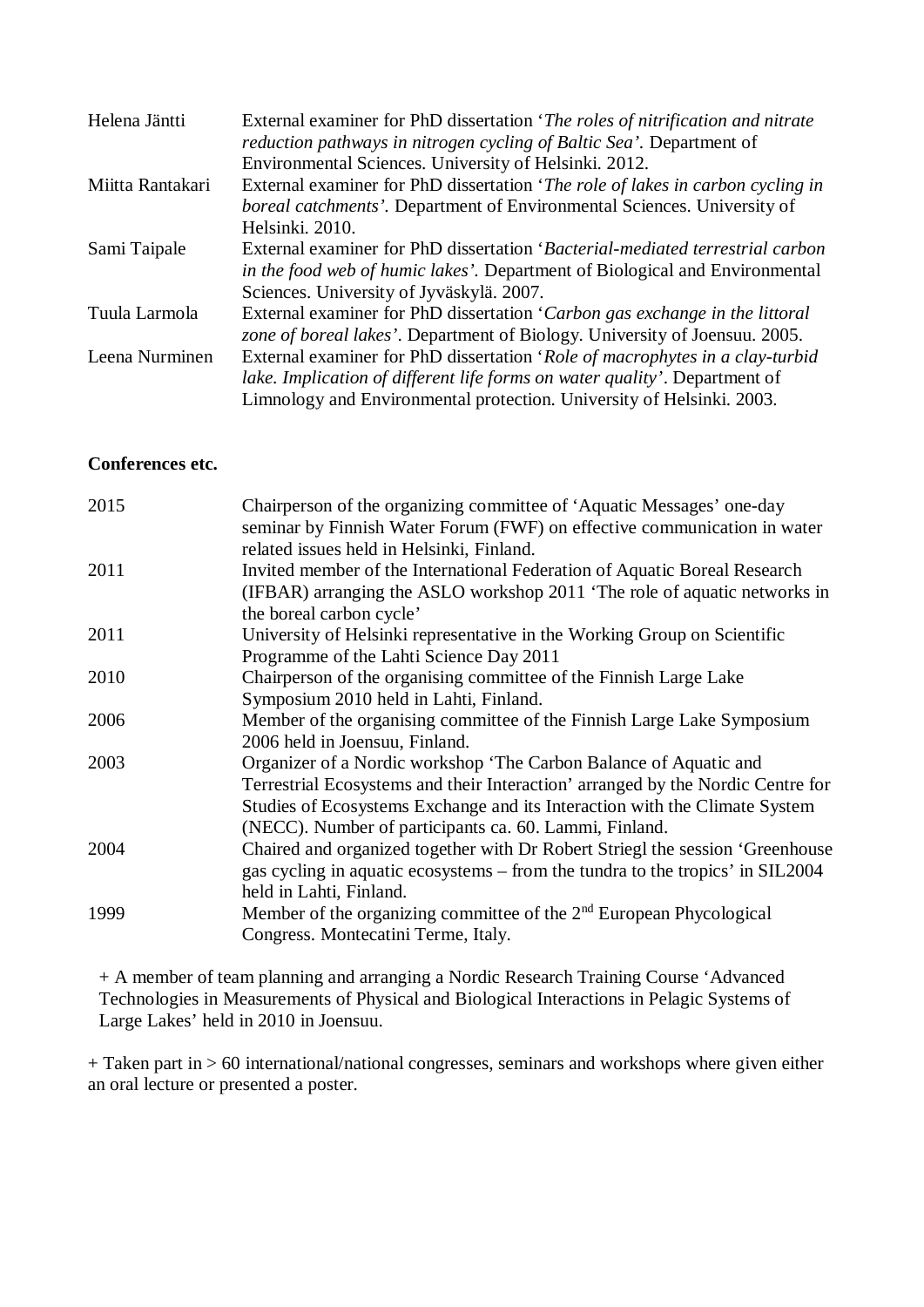### **ANNE OJALA** LIST OF PUBLICATIONS

### *Articles in international journals with referee practice***:**

- Bäck, J., Aaltonen, H., Peltomaa, E., Pumpanen, J., Sjöblom, H., Miettinen, H., Rantala, P., Hakola, H., Hellen, H., Kulmala, M., Vesala, T. & Ojala, A. 2015. Surface-atmosphere exchange of volatile organic compounds in a boreal lake ecosystem. In pipeline.
- Miettinen, H., Rantakari, M., Heiskanen, J., Pumpanen, J. & Ojala, A. 2015. Carbon gas dynamics with riverine coupling in a boreal landscape. In pipe line – to be submitted to *Global Change Biology*.
- Tikka, M., Neha, K., Kostia, S., Valkonen, K., Ojala, A. & Romantschuk, M. 2015. Waste water purification and biomass and fatty acid production of Euglena gracilis, Selenastrum sp. and Chlorella sorokiniana grown unialgally and in mixed cultures. In pipeline – to be submitted to *Ecological Engineering*.

Lappalainen, H. K., Kerminen<sup>,</sup> V. M., Petäjä<sup>,</sup> T., Kurten<sup>,</sup> T., Baklanov<sup>,</sup> A., Shvidenko<sup>,</sup> A., Bäck<sup>,</sup> J., Vihma, T., Alekseychik, P., Arnold, S., Arshinov, M., Asmi, E., Bobylev, L., Chalov, S., Chubarova, N., de Leeuw, G., Ding<sup>,</sup> A., Dobrolyubov, S., Dubtsov, S., Dyukarev, E., Elansky, N., Eleftheriadis, K., Ezau, I., Filatov, N., Flint, M., Fu, C., Glezer, O., Gliko, A., Heimann, M., Holtslag, B., Hõrrak, U., Janhunen, J., Juhola, S., Järvi, L., Järvinen, H., Kanukhina, A., Karlin, L., Kotlyakov, V., Kieloaho, A-J., Komarov, A., Kujansuu, J., Kukkonen, I., Laaksonen, A., Laurila, T., Lihavainen, H., Lisitzin, A., Mahura, A., Makshtas, A., Mareev, E., Matishov, D., Matishov, G., Melnikov, V., Nigmatulin, R., Noe, S., Ojala,A., Pihlatie, M., Popovicheva, O., Pumpanen, J., Regerand, T., Repina, I., Shcherbinin, A., Sipilä<sup>,</sup> M., Skorokhod, D. A., Spracklen<sup>8</sup>, Su<sup>,</sup> H., Subetto, D., Sun<sup>,</sup> J., Terzhevik, A., Timofeyev, Y., Troitskaya, Y., Tynkkynen, V-P., Vyacheslav, I., Zaytseva, N., Zhang, J.,Vitale, V., Viisanen, Y.,Vesala, T., Hari, P., Hansson, H-C., Matvienko, G., Kasimov, N., Guo, H., Bondur, V., Zilitinkevich, S. & Kulmala, M. 2015. Pan-Eurasian Experiment (PEEX): System understanding of the Arctic-boreal regions for constructing scenarios and assessments of the future development of the Northern Pan-Eurasian environments and societies*. Journal of Atmospheric Chemistry and Physics* (submitted).

- Brek-Laitinen, G., Peltomaa, E., Lopez Bellido, J., Ojala, A. & Huotari, J. 2015. Gap filling in aquatic biomanipulation studies: effects of fish on microbial food webs and  $CO<sub>2</sub>$ concentration. *Ecology and Evolution* (submitted).
- Kiuru, P., Ojala, A., Mammarella, I. & Huttula, T. 2015. One-dimensional DIC model for lake simulation validated with sophisticated measurements. *Boreal Environment Research* (submitted).
- Kasurinen, V., Alfredsen, K., Ojala, A., Pumpanen, J., Weyhenmeyer, G. A., Futter, M., Laudon, H. & Berninger, F. Modeling dissolved organic carbon transport in boreal catchments. *Water Resources Research* (submitted)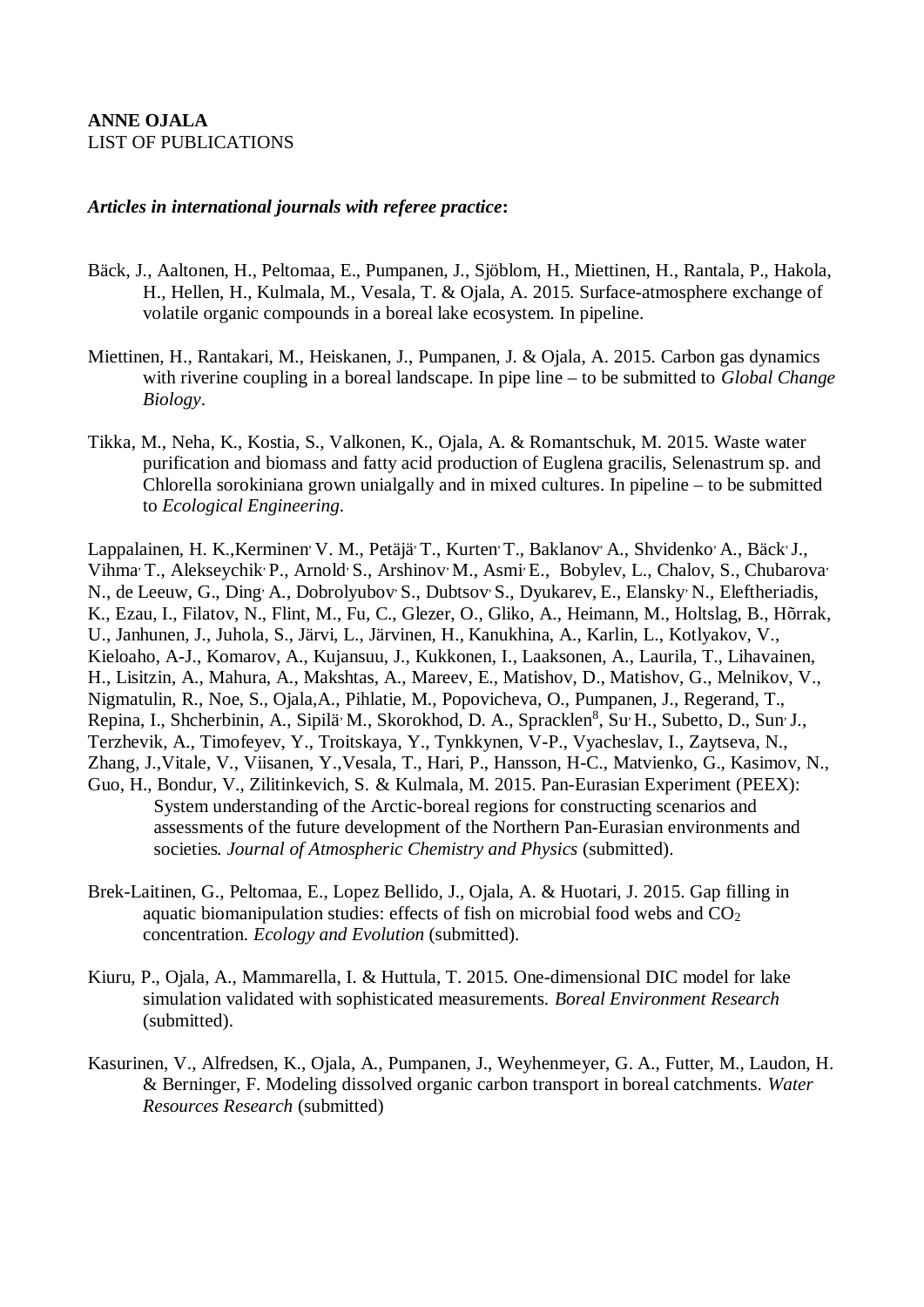- Stepanenko, V., Mammarella, I., Ojala, A., Miettinen, H., Lykosov, V. & Vesala, T. 2015. A model for temperature, methane, carbon dioxide and oxygen dynamics in lakes. *Geoscientific Model Development* (submitted)
- Peltomaa, E. & Ojala, A. 2015. Consequences for pelagic energy mobilisation of a sudden browning episode without a clear increase in DOC concentration - a case of a boreal pristine lake. *Aquatic Sciences* DOI: 10.1007/s00027-015-0452-1.
- Faust, J. A., Junninen, H., Chen, X., Ruusuvuori, K., Kieloaho, A.-J., Bäck, J., Ojala, A., Ehn, M., Worsnop. D. R., Kulmala, M. & Petäjä, T. 2015. Real-time detection of arsenic cations from ambient air in boreal forest and lake environments. *Environmental Science and Technology Letters* DOI: 10.102/acs.estlett.5b00308
- Rantakari, M., Heiskanen, J., Mammarella, I., Tulonen, T., Linnaluoma, J., Kankaala, P. & Ojala, A. 2015. Different apparent gas exchange coefficients for  $CO<sub>2</sub>$  and  $CH<sub>4</sub>$ : Comparing a brown-water and a clear-water lake in the boreal zone during the whole growing season. *Environmental Science and Technology* 49: 11388-113947.
- Mammarella, I., Nordbo, A., Rannik, Ü., Haapanala, S., Levula, J., Laakso, H., Ojala, A., Peltola, O., Heiskanen, J., Pumpanen, J. & Vesala, T. 2015. Carbon dioxide and energy fluxes over a small boreal lake in southern Finland. *Journal of Geophysical Research: Biogeosciences* 120: 1296-1314.
- Heiskanen, J.J., Mammarella, I., Ojala, A., Erkkilä, K-M., Miettinen, H., Sandström, H., Eugster, W., Leppäranta, M., Järvinen, H., Vesala, T. & Nordbo, A. 2015. Effects of water clarity on lake stratification and lake-atmosphere heat exchange. *Journal of Geophysical Research: Atmospheres* 120: 7412-7428.
- Rasilo, T., Ojala, A., Huotari, J., Starr, M. & Pumpanen, J. 2015. Concentrations and quality of DOC along a terrestrial-aquatic continuum in a boreal catchment. *Freshwater Science* 34: 440-455.
- Wahlroos, O., Valkama, P., Mäkinen, E., Ojala, A., Vasander, H., Väänänen, V-M., Halonen, A., Linden, L., Nummi, P., Ahponen, H., Lahti, K., Vessman, T., Rantakokko. K. & Nikinmaa, E. 2015. Urban wetland parks in Finland: improving water quality and creating endangered habitats. *International Journal of Biodiversity Science, Ecosystem Services & Management*. http://dx.doi.org/10.1080/21513732.2015.1006681.
- Miettinen, H., Pumpanen, J., Heiskanen, J. J., Aaltonen, H., Mammarella, I., Ojala, A., Levula, J. & Rantakari, M. 2015. Towards a more comprehensive understanding of lacustrine greenhouse gas dynamics – two year measurements of concentrations and fluxes of  $CO<sub>2</sub>$ , CH<sub>4</sub> and N<sub>2</sub>O in a typical boreal lake surrounded by managed forest. *Boreal Environment Research* 20: 75-89
- Pumpanen, J., Linden, A., Miettinen, H., Kolari, P., Ilvesniemi, H., Mammarella, I., Hari, P., Nikinmaa, E., Heinonsalo, J., Bäck, J., Ojala, A., Berninger, F. & Vesala, T. 2014. Precipitation and net ecosystem exchange are the most important drivers of DOC flux in upland boreal catchments. *Journal of Geophysical Research: Biogeosciences* 119: 1861- 1878.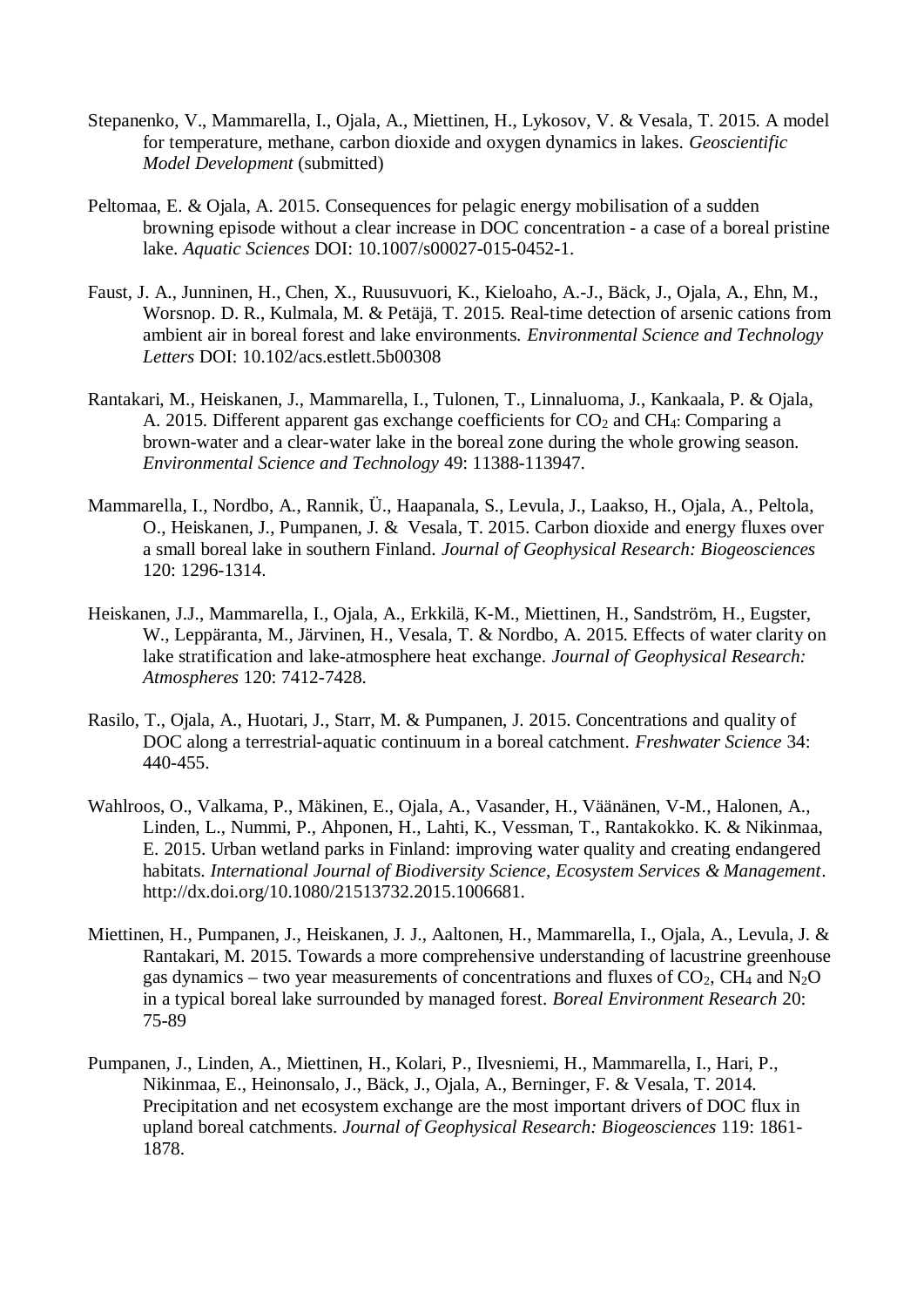- Härkönen, L., Peckan-Hekim, Z., Hellen, N., Ojala, A. & Horppila, J. 2014. Combined effect of turbulence and different predation regimes on zooplankton in highly colored water – implications for environmental change in lakes. *PLoSOne* 9, doi 10.137/journal.pone.0111942.
- Heiskanen, J., Mammarella, I., Haapanala, S., Pumpanen, J., Vesala, T., Macintyre, S. & Ojala, A. 2014. Effects of cooling and internal wave motions on gas transfer coefficients in a boreal lake. *Tellus. Series B: Chemical and Physical Meteorology,* doi 10.3402/tellusb.v66.22827.
- Taipale, S., Strandberg, U., Peltomaa, E., Galloway, A. W. E., Ojala, A., Brett, M. 2013. Fatty acid composition and biomarkers of freshwater microalgael: analysis of 37 strains of microalgae in seven classes. *Aquatic Microbial Ecology* 71: 165-178.
- Huotari, J., Haapanala, S., Pumpanen, J., Vesala, T. & Ojala, A. 2013. Efficient gas exchange between a boreal river and the atmosphere. *Geophysical Research Letters*. doi: 10.1002/2013GL057705.
- Kankaala, P., Lopez Bellido, J., Ojala, A., Tulonen, T. & Jones, R. I. 2013. Production of different pelagic energy mobilisers in boreal lakes varies in relation to morphometry and concentration of dissolved organic carbon. *Ecosystems* 16: 1152-1164.
- Kankaala, P., Huotari, J., Tulonen, T. & Ojala, A. 2013. Lake-size dependent physical forcing drives carbon dioxide and methane effluxes from lakes in a boreal landscape. *Limnology and Oceanography* 58: 1915-1930.
- Dinsmore, K. J., Wallin, M. B., Johnson, M. S., Billett, M. F., Bishop, K., Pumpanen, J. & Ojala, A. 2013. Contrasting stormflow  $CO<sub>2</sub>$  dynamics in headwater streams: a multi-catchment comparison. *Journal of Geophysical Research: Biogeosciences* 118: 445-461.
- Rissanen, A. J., Tiirola, M., Hietanen, S. & Ojala, A. 2013. Interlake variations and controls of denitrification across different geographical scales. *Aquatic Microbial Ecology* 69: 1-16. **(Feature article)**
- Peltomaa E., Zingel P. & Ojala A. 2013. Weak response of the microbial food web of a boreal humic lake to hypolimnetic anoxia. *Aquatic Microbial Ecology* 68: 91-105.
- Peltomaa, E., Ojala, A., Holopainen, A.-L., Salonen, K. Changes in phytoplankton in a boreal lake during a 14-year period. 2013. *Boreal Environment Research* 18: 387-400.
- Lopez Bellido, J., Tulonen, T., Kankaala, P. & Ojala, A. 2013. Concentrations of  $CO_2$  and CH<sub>4</sub> in water columns of two stratified boreal lakes during a year of atypical summer precipitation. *Biogeochemistry* 113: 613-627.
- Rasilo, T., Huotari, J., Ojala, A. & Pumpanen, J. 2012. Rain induced changes in CO<sub>2</sub> concentrations in the soil – lake – brook –continuum of a boreal forested catchment. *Vadoze Zone Journal* doi: 10.2136/vzj2011.0039
- Peltomaa, E. & Ojala, A. 2012. Meteorological drivers behind the dynamics of autotrophic picoplankton. *Freshwater Biology* doi:10.1111/j.1365-2427.2012.02761.x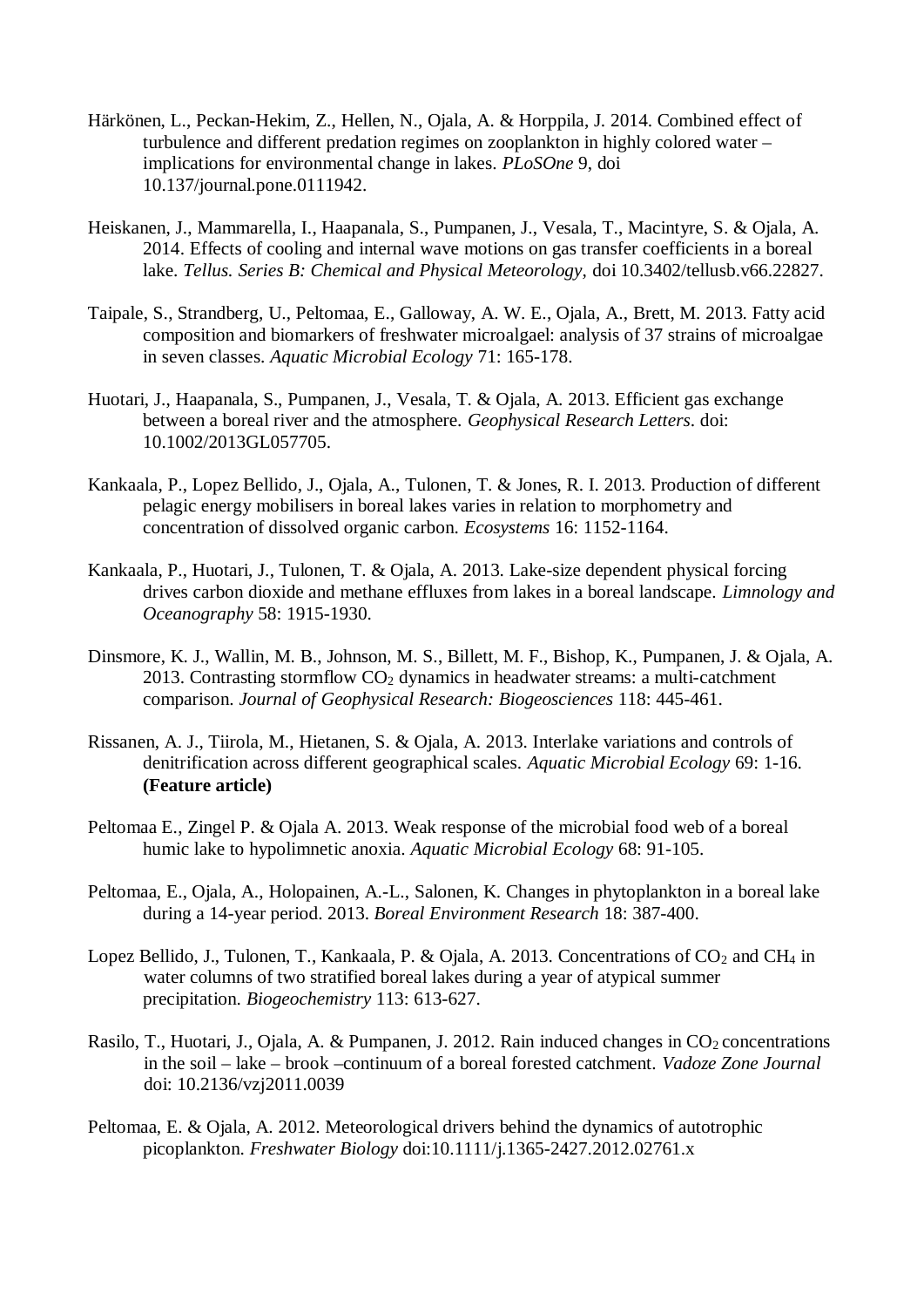- Bręk-Laitinen,G., López Bellido, J. & Ojala, A. 2012. Responses of microbial food web to the prolonged seasonal hypoxia in a boreal lake. *Aquatic Biology* 14: 105-120. **(Feature article)**
- Lopez Bellido, J., Peltomaa, E. & Ojala, A. 2012. Corregendum to 'An urban boreal lake basin as a source of CO<sub>2</sub> and CH<sub>4</sub>' [Environ. Pollut. 159 (2011) 1649-1659]. *Environmental Pollution* 166: 234.
- Huotari, J., Ojala, A., Peltomaa, E., Nordbo, A., Launiainen, S., Pumpanen, J., Rasilo, T., Hari, P. & Vesala, T. 2011. Long-term direct  $CO<sub>2</sub>$  flux measurements over a boreal lake: Five years of eddy covariance data. *Geophysical Research Letters* 38,L18401, doi:10.1029/2011GL048753, 2011. **(Research Highlight Article)**
- Einola, E., Rantakari, M., Kankaala, P., Kortelainen, P., Ojala, A., Pajunen, H., Mäkelä, S. & Arvola, L. 2011. Carbon pools and fluxes in a chain of five boreal lakes: A dry and wet year comparison*. Journal of Geophysical Research* 116, G03009, doi:10.1029/2010JG001636, 2011.
- Rissanen, A. J., Tiirola, M. & Ojala, A. 2011. Spatial and temporal variation of denitrification and denitrifier community in a boreal lake. *Aquatic Microbial Ecology* 64: 27-40.
- Lopez Bellido, J., Peltomaa, E. & Ojala, A. 2011. Urban lake as a source of  $CO<sub>2</sub>$  and CH<sub>4</sub>. *Environmental Pollution* 159: 1649-1659.
- Nordbo, A., Launiainen, S., Mammarella, I., Leppäranta, M., Huotari, J., Ojala, A. & Vesala, T. 2011. Long-term energy flux measurements and energy balance over a small boreal lake using eddy covariance technique. *Journal of Geophysical Research* 116, DO2119, doi:10.1029/2010JD014542, 2011.
- Brek, G. & Ojala, A. 2011. Grazing of heterotrophic nanoflagellates on a eukaryotic picoautotroph *Choricystis* sp. *Aquatic Microbial Ecology* 62: 49-59.
- Ojala, A., Lopez Bellido, J., Tulonen, T., Kankaala, P. & Huotari, J. 2011. Carbon gas fluxes from a brown-water and a clear-water lake in the boreal zone during a summer with extreme rain events. *Limnology and Oceanography* 51(6): 61-76.
- Peltomaa, E. & Ojala, A. 2010. Size-related photosynthesis of algae in a strongly stratified humic lake. *Journal of Plankton Research* 32: 341-355.
- Lopez Bellido, J., Tulonen, T., Kankaala, P. & Ojala, A. 2009.  $CO<sub>2</sub>$  and CH<sub>4</sub> fluxes during spring and autumn mixing periods in a boreal lake. *Journal of Geophysical Research* 114, G04007, doi: 10.1029/2009JG000923, 2009.
- Huotari, J., Ojala, A., Peltomaa, E., Pumpanen, J., Hari, P. & Vesala, T. 2009. Temporal variations in surface water  $CO<sub>2</sub>$  concentration in a boreal humic lake based on high-frequency measurements. *Boreal Environment Research* 14 (suppl. A): 48-60.
- Hari, P., Pumpanen, J., Huotari, J., Kolari, P., Grace, J. & Ojala, A. 2008. High-frequency measurements of productivity of planktonic algae using rugged nondispersive infrared carbon dioxide probes. *Limnology and Oceanography: Methods* 6: 346-354.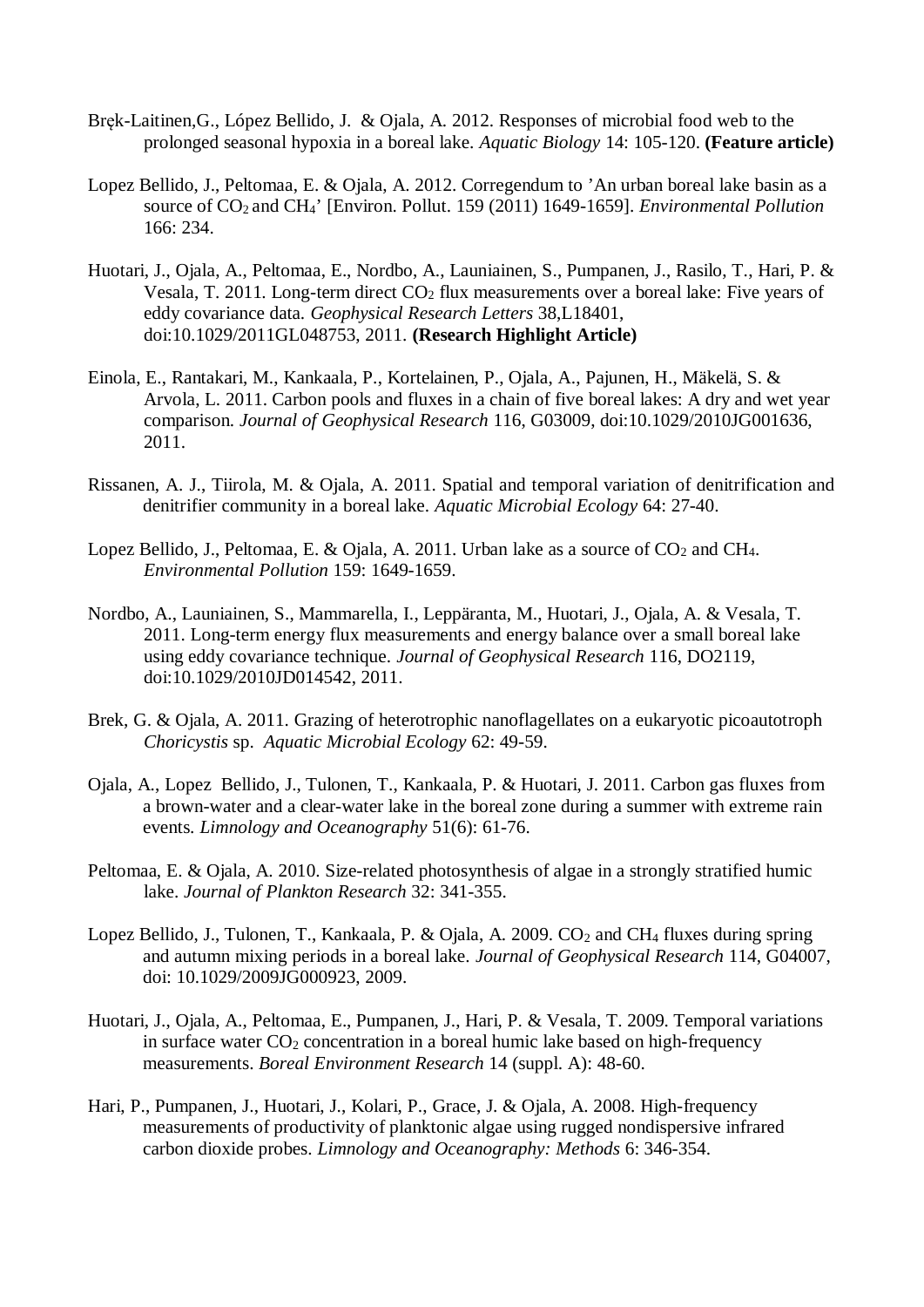- Vesala, T., Huotari, J., Rannik, Ü., Suni, T., Smolander, S., Sogachev, A. & Ojala, A. 2006. Eddy covariance measurements of carbon exchange and latent and sensible heat fluxes over a boreal lake for a full open-water period. *Journal of Geophysical Research* 111: D11101, doi: 10.1029/2005JD006365.
- Kankaala, P., Huotari, J., Peltomaa, E., Saloranta, T. & Ojala, A. 2006. Methanotrophic activity in relation to methane efflux and total heterotrophic bacterial production in a stratified, humic, boreal lake. *Limnology and Oceanography* 51(2): 1195-1204.
- Salonen, K., Hammar, T., Kuuppo, P., Ojala, A. & Smolander, U. 2005. Robust parameters confirm predominance of heterotrophic processes in the plankton of a highly humic pond. *Hydrobiologia* 543(1): 181-189.
- Kankaala, P., Käki, T., Mäkelä, S., Ojala, A., Pajunen, H. & Arvola, L. 2005. Methane efflux in relation to plant biomass and sediment characteristics in stands of three common emergent macrophytes in boreal mesoeutrophic lakes. *Global Change Biology* 11: 145-153.
- Kankaala, P., Ojala, A. & Käki, T. 2004. Temporal and spatial variation in methane emissions from a flooded transgression shore of a boreal lake. *Biogeochemistry* 68: 297-311.
- Ojala, A., Vuorikoski. S. & Kairesalo, T. 2003. The role of phosphorus in growth of phytoplankton in Lake Vesijärvi, southern Finland – a multitechnique approach. *Aquatic Sciences* 65: 287- 296.
- Kankaala, P., Mäkelä, S., Bergström, I., Huitu, E., Käki, T., Ojala, A., Rantakari, M., Kortelainen, P. & Arvola, L. 2003. Midsummer spatial variation in methane efflux from stands of littoral vegetation in a boreal mesoeutrophic lake. *Freshwater Biology* 48: 1617-1629.
- Kankaala, P., Käki, T. & Ojala, A. 2003. Quality of detritus impacts on spatial variation of methane emissions from littoral sediment of a boreal lake. *Archiv für Hydrobiologie* 157: 47-66.
- Kankaala, P., Ojala, A., Tulonen, T. & Arvola, L. 2002. Changes in nutrient retention capacity of boreal aquatic ecosystems under climate warming: a simulation study. *Hydrobiologia* 469: 67-76.
- Ojala, A., Kankaala, P. & Tulonen, T. 2001. Growth response of *Equisetum fluviatile* L. to elevated CO2 and temperature. *Environmental and Experimental Botany* 47: 157-171.
- Ojala, A. & Salonen, K. 2001. Productivity of *Daphnia longispina* in a highly humic boreal lake. *Journal of Plankton Research* 23: 1207-1216.
- Käki, T., Ojala, A. & Kankaala, P. 2001. Diel variation in methane emissions from stands of *Phragmites australis* (CAV) Trin. Ex Steud. and *Typha latifolia* L. in a boreal lake. *Aquatic Botany* 71: 259-271.
- Kankaala, P., Ojala, A., Tulonen, T., Haapamäki, J. & Arvola, L. 2000. Response of littoral vegetation on climate warming in the boreal zone; an experimental simulation. *Aquatic Ecology* 34: 433-444.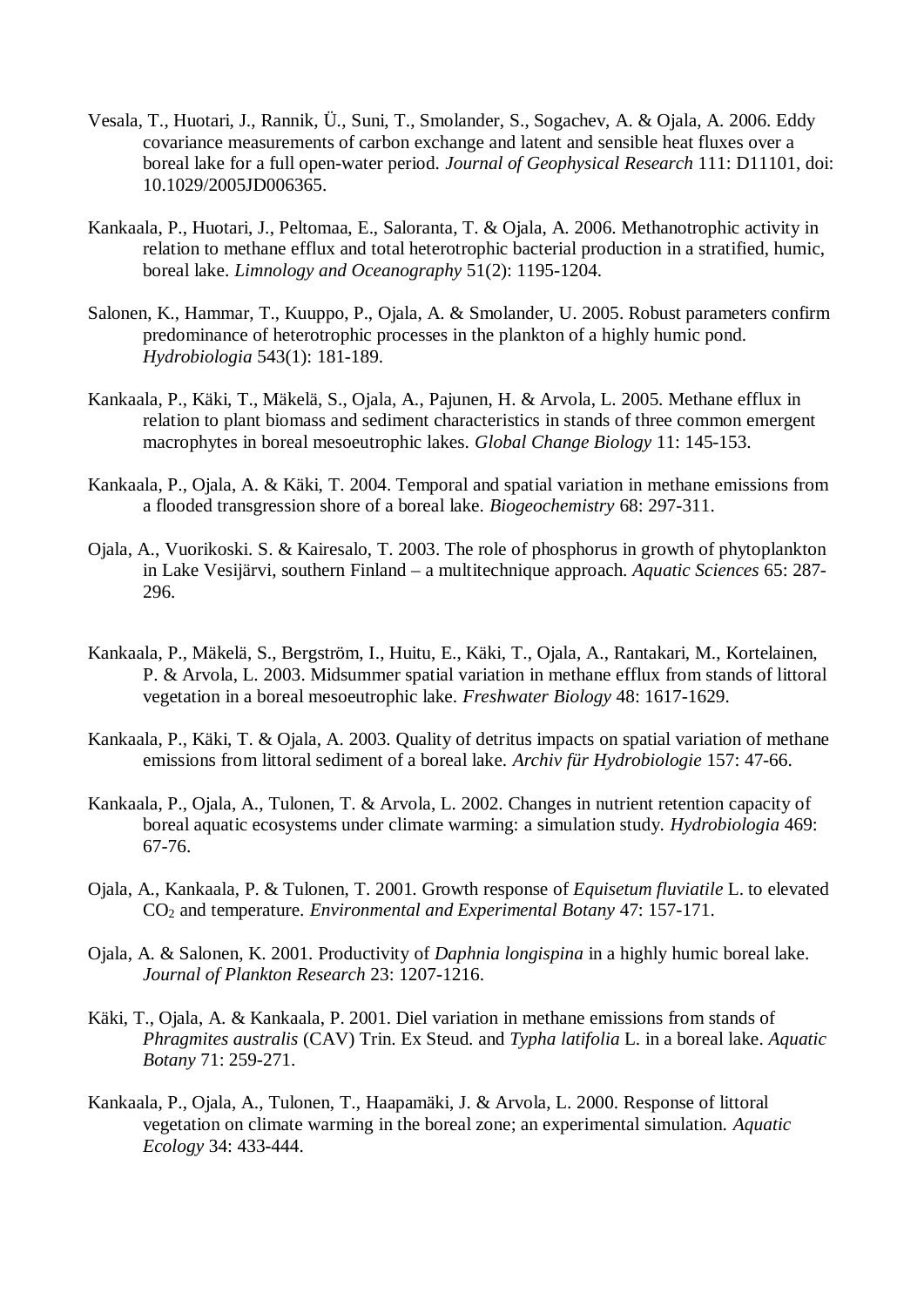- Tulonen, T., Kankaala, P., Arvola, L. & Ojala, A. 2000. Growth and production of bacterioplankton in a deep mesohumic boreal lake. *Archiv für Hydrobiologie* 147: 311-325.
- Rask, M., Nyberg, K., Markkanen, S.-L. & Ojala, A. 1998. Forestry in catchments: Effects on water quality, plankton, zoobenthos and fish in small lakes. *Boreal Environment Research* 3: 75- 86.
- Hyvönen, T., Ojala, A., Kankaala, P. & Martikainen, P. 1997. Methane release from stands of water horsetail (*Equisetum fluviatile*) in a boreal lake. *Freshwater Biology* 40: 275-284.
- Tulonen, T., Kankaala, P., Ojala, A. & Arvola, L. 1996. Production of sediment bacteria in the littoral zone of two experimental mesohumic ponds. *Archiv für Hydrobiologie*; *Spec. Issues Advanc. Limnol*. 48: 217-225.
- Kankaala, P., Arvola, L., Tulonen, T. & Ojala, A. 1996. Carbon budget for the pelagic food web of the euphotic zone of a boreal lake. *Canadian Journal of Fisheries and Aquatic Sciences* 53: 1663-1674.
- Arvola, L., Kankaala, P., Tulonen, T. & Ojala. A. 1996. Effects of phosphorus and allochthonous humic matter enrichment on the metabolic processes and community structure of plankton in a boreal lake. *Canadian Journal of Fisheries and Aquatic Sciences* 53: 1646-1662.
- Ojala, A., Heaney, S.I., Arvola, L. & Barbosa, F. 1996. Growth of migrating and non-migrating cryptophytes in thermally and chemically stratified experimental columns. *Freshwater Biology* 35: 599-608.
- Ojala, A., Kankaala, P., Kairesalo, T. & Salonen, K. 1995. Growth of *Daphnia longispina* L. in a polyhumic lake under various availabilities of algal, bacterial and detrital food. *Hydrobiologia* 315: 119-134.
- Ojala, A., Kankaala, P., Haapamäki, J. & Tulonen, T. 1995. Immediate responses of photosynthesis and dark respiration of late summer stands of *Equisetum fluviatile* L. to increasing concentrations of atmospheric CO2. *Journal of Applied Botany/Angewandte Botanik* 69: 169-176.
- Tulonen, T., Kankaala, P., Ojala, A. & Arvola, L. 1994. Factors controlling production of phytoplankton and bacteria under ice in a humic, boreal lake. *Journal of Plankton Research* 16(10): 1411-1432.
- Ojala, A. & Jones, R.I. 1993. Spring development and mitotic division pattern of a *Cryptomonas* sp. in an acidified lake. *European Journal of Phycology* 28: 17-24.
- Ojala, A. 1993. In situ diel DNA synthesis of a Cryptomonas sp. in a hypereutrophic tarn. *Annales Botanici Fennici* 30: 119-129.
- Ojala, A. 1993. Effects of light and temperature on the cell size and some biochemical components in two freshwater cryptophytes. *Nordic Journal of Botany* 13: 697-705.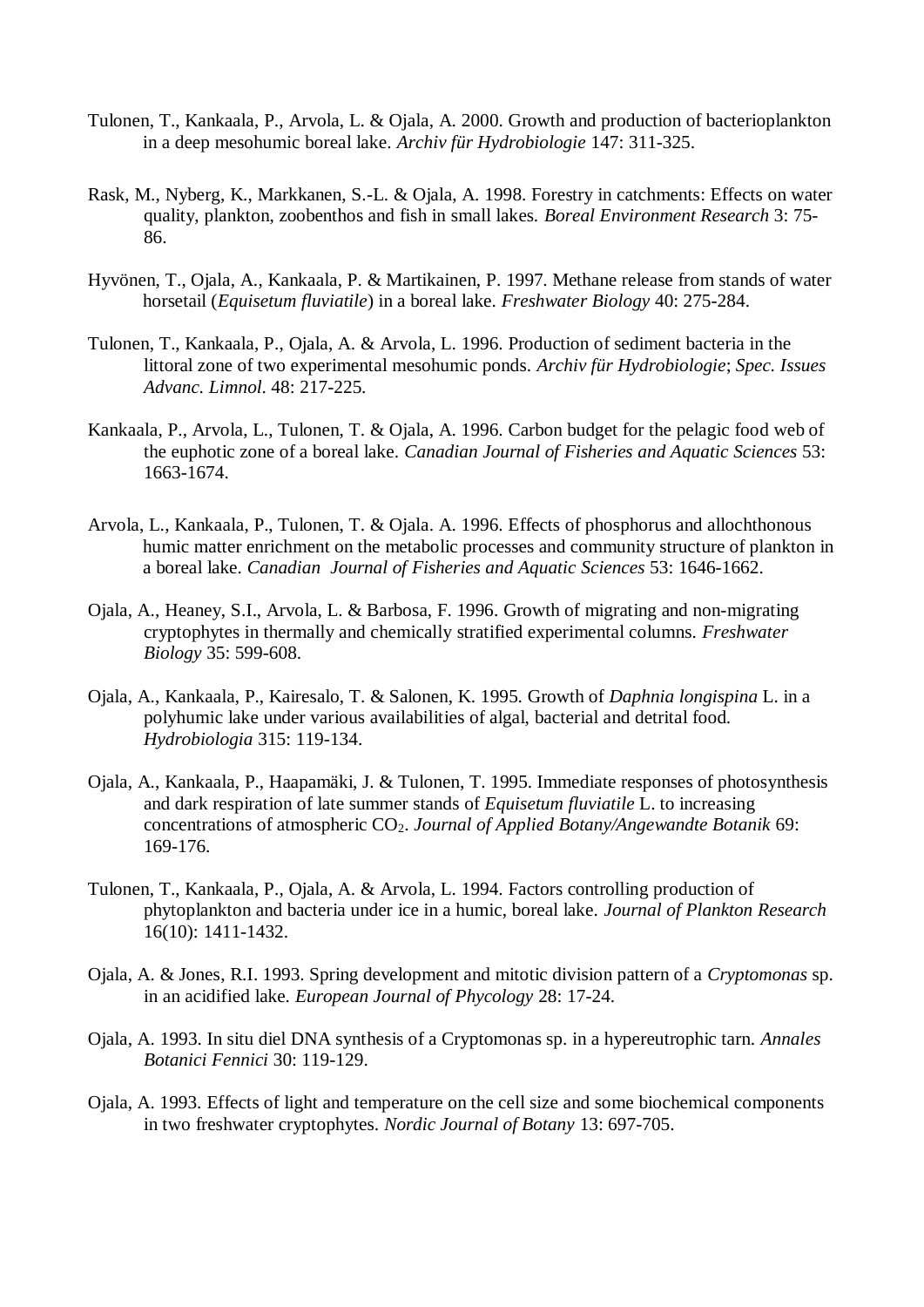- Ojala, A. 1993. Effects of temperature and irradiance on the growth of two freshwater photosynthetic cryptophytes. *Journal of Phycology* 29: 278-284.
- Ojala, A. 1993. The influence of light quality on growth and phycobiliprotein/chlorophyll *a* fluorescence quotients of some species of freshwater algae in culture. *Phycologia* 32: 22-28.
- Arvola, L., Ojala, A., Barbosa, F. & Heaney, S.I. 1991. Migration behaviour of three cryptophytes in relation to environmental gradients: an experimental approach. *British Phycological Journal* 26: 361-373.
- Arvola, L., Salonen, K., Bergström, I., Heinänen, A. & Ojala, A. 1986. Effects of experimental acidification on phyto-, bacterio- and zooplankton in enclosures in a highly humic lake. *International Review of Hydrobiology/Internationale Revue der gesamten Hydrobiologie* 71(6): 737-758.
- Rask, M., Heinänen, A., Salonen, K., Arvola, L., Bergström, I., Liukkonen, M. & Ojala, A. 1986. The limnology of a small, naturally acidic highly humic forest lake. *Archiv für Hydrobiologie* 106: 351-371.

### *Articles in international compilation works and in international scientific conference proceedings with referee practice:*

- Mäkelä, S., Huitu, E., Tulonen, T. & Ojala, A. 2005. Control mechanisms of cyanobacterial blooms in lakes of varying trophic status and morphometry. *Internationale Vereinigung für Theoretische und Angewandte Limnologie* 29: 953-955.
- Ikonen, S., Hakala, I. & Ojala, A. 2004. Seasonal and ontogenetic changes in food utilization of *Mysis relicta*. *Internationale Vereinigung für Theoretische und Angewandte Limnologie* 29: 764-767.
- Huotari, J., Kankaala, P., Keronen, P., Ojala, A., Peltomaa, E., Rannik, Ü. & Vesala, T. 2004. Application of the micrometeorological EC technique to  $CO<sub>2</sub>$  flux measurements from a lake. *Internationale Vereinigung für Theoretische und Angewandte Limnologie* 29: 590-593.
- Kankaala, P., Huotari, J., Ojala, A., Peltomaa, E. & Arvola, L. 2004. Methanotrophic activity in relation to primary and bacterial production in a boreal humic lake. *Internationale Vereinigung für Theoretische und Angewandte Limnologie* 29: 250-253.
- Rask, M., Nyberg, K., Karppinen, C., Markkanen, S.-L., Ojala, A., Lehtovaara, A. & Kenttämies, K. 2001. Responses of perch *Perca fluviatilis* populations to catchment forest clearcutting and soil scarification in small lakes in eastern Finland. *Internationale Vereinigung für Theoretische und Angewandte Limnologie* 7: 1122-1126.
- Ojala, A. & Käki, T. 2000. Methane emissions from a boreal meso-eutrophic lake: an assessment of seasonal and diel variation among emergent vegetation. *Internationale Vereinigung für Theoretische und Angewandte Limnologie* 27: 1420-1423.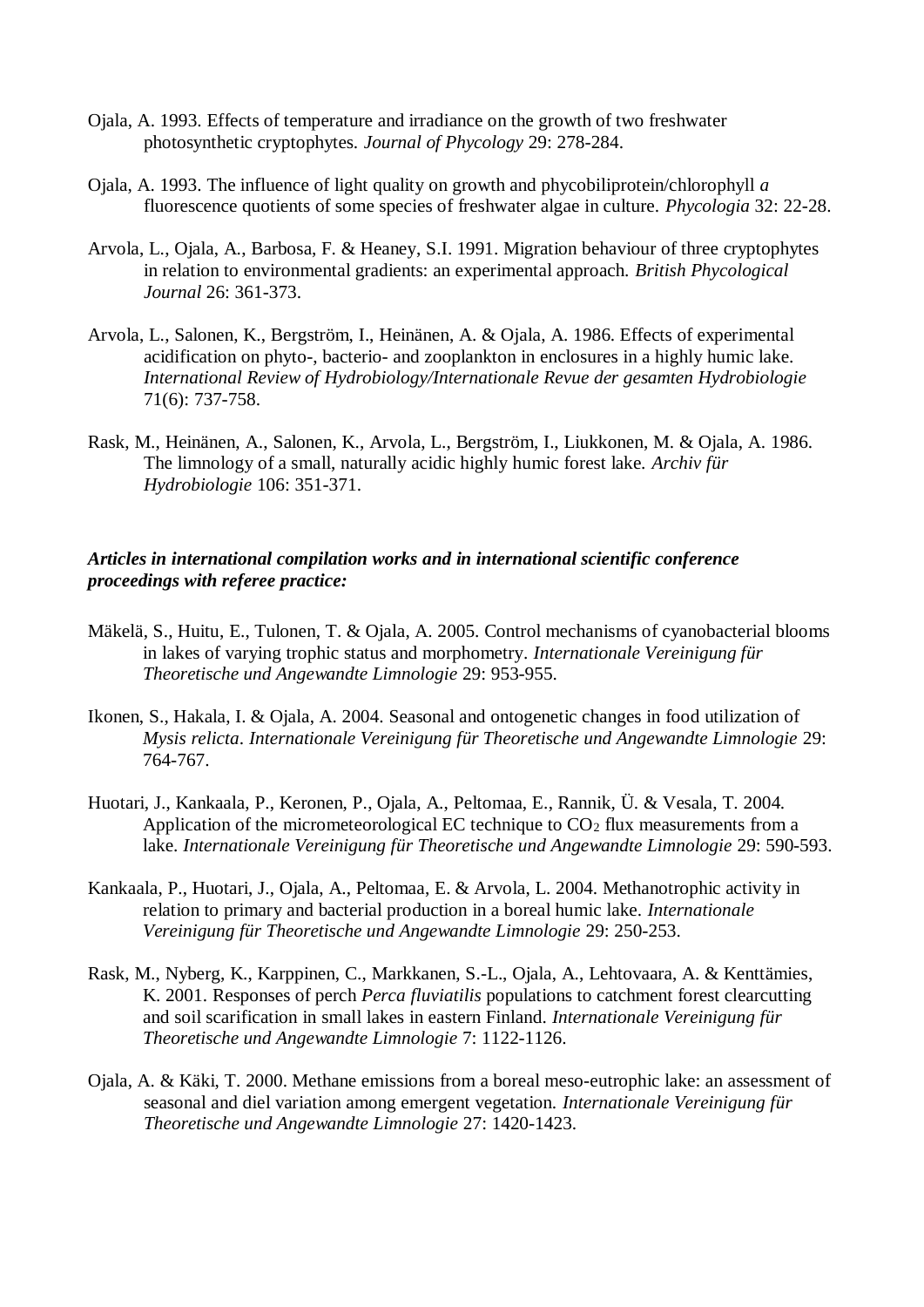Kankaala, P., Ojala, A., Tulonen, T., Haapamäki, J. & Arvola, L. 1997. Changes in water chemistry and macrophyte and algal communities in experimental ponds simulating climate warming in the boreal area. *Internationale Vereinigung für Theoretische und Angewandte Limnologie* 26: 496-501.

### *Articles in Finnish scientific journal with referee practice:*

- Peltomaa, E. & Ojala, A. 2006. Kokofraktioitu perusutuotanto eräässä eteläsuomalaisessa pienessä humusjärvessä (In Finnish): In: Simola, H. (ed), Suurjärviseminaari 2006 – Miksi vene keikkuu ja kuka sitä keikuttaa? Järvien hoito ja tutkimus uusien haasteiden edessä (Seminar on Large Lakes 2006 – Why is the boat rocking, and who is rocking it? New challenges for lake management and research). University of Joensuu, Publications of the Karelian Institute, pp. 120-124.
- Nuorteva, P., Tulisalo, E., Larsson, B., Lehtinen, A., Nummelin, M., Ojala, A. & Yrjönen, K. 1983. Suomen toukohärkäkantojen romahtaminen (The decline of Finnish meloid populations; Coleoptera, Meloidae). *Luonnon Tutkija* 87: 84-95. (in Finnish)

### *Popular articles and book chapters:*

- Vesala, T., Eugster, W. & Ojala, A. 2012. Eddy Covariance Measurements over Lakes. A practical Guide to Measurement and Data Analysis. In: Eddy Covariance. Aubinet, M., Vesala, T. & Papale, D. (eds.). Springer. pp. 365-376.
- Ojala, A. & Pumpanen, J. 2009. Monitieteisen hiilen matkassa. Luonnon Tutkija No 2. Pääkirjoitus (in Finnish).
- Salminen, J., Kobylin, P. & Ojala, A. 2006. Solubility of Carbon Dioxide in Natural Systems. In: Letcher, T. M. (ed), Thermodynamics, Solubility and Environmental Issues. Elsevier, pp. 189-203.
- Saarinen, T., Ojala, A. & Kairesalo, T. 2000. Impact of climate change on carbon flux in freshwater ecosystems (CLIMFRESH). *Lammi Notes* 28: 3-4.
- Forsius, M., Kankaala, P., Karjalainen, T., Kellomäki, S., Laine, J., Lehtilä, A., Martikainen, P., Ojala, A., Pingoud, K., Pipatti, R., Savolainen, I. & Silvola, J. 1996. Suomen kasvihuonekaasujen päästöt ja nielut (Sources and sinks of greenhouse gases in Finland; in Finnish). In: Kuusisto, E., Kauppi, L. & Heikinheimo, P. (eds.), Ilmastonmuutos ja Suomi. Yliopistopaino. pp. 179-196.
- Kankaala, P., Ojala, A., Tulonen, T. & Haapamäki, J. 1996. Effects of climate change on freshwater ecosystems. *Lammi Notes* 23: 4-10.
- Arvola, L., Bilaledtin, Ä., Frisk, T., Haapala, J., Huttula, T., Hyvärinen, V., Kallio, K., Kauppi, L., Kuikka, S., Kuivalainen, P., Kuosa, H., Kuusisto, E., Kämäri, J., Lehtonen, H., Lepistö, A., Leppäranta, M., Ojala, A., Rekolainen, S., Varis, O. & Vehviläinen, B. 1996. Vedet (Waters; in Finnish). In: Kuusisto, E., Kauppi, L. & Heikinheimo, P. (eds.), Ilmastonmuutos ja Suomi. Yliopistopaino. pp. 145-178.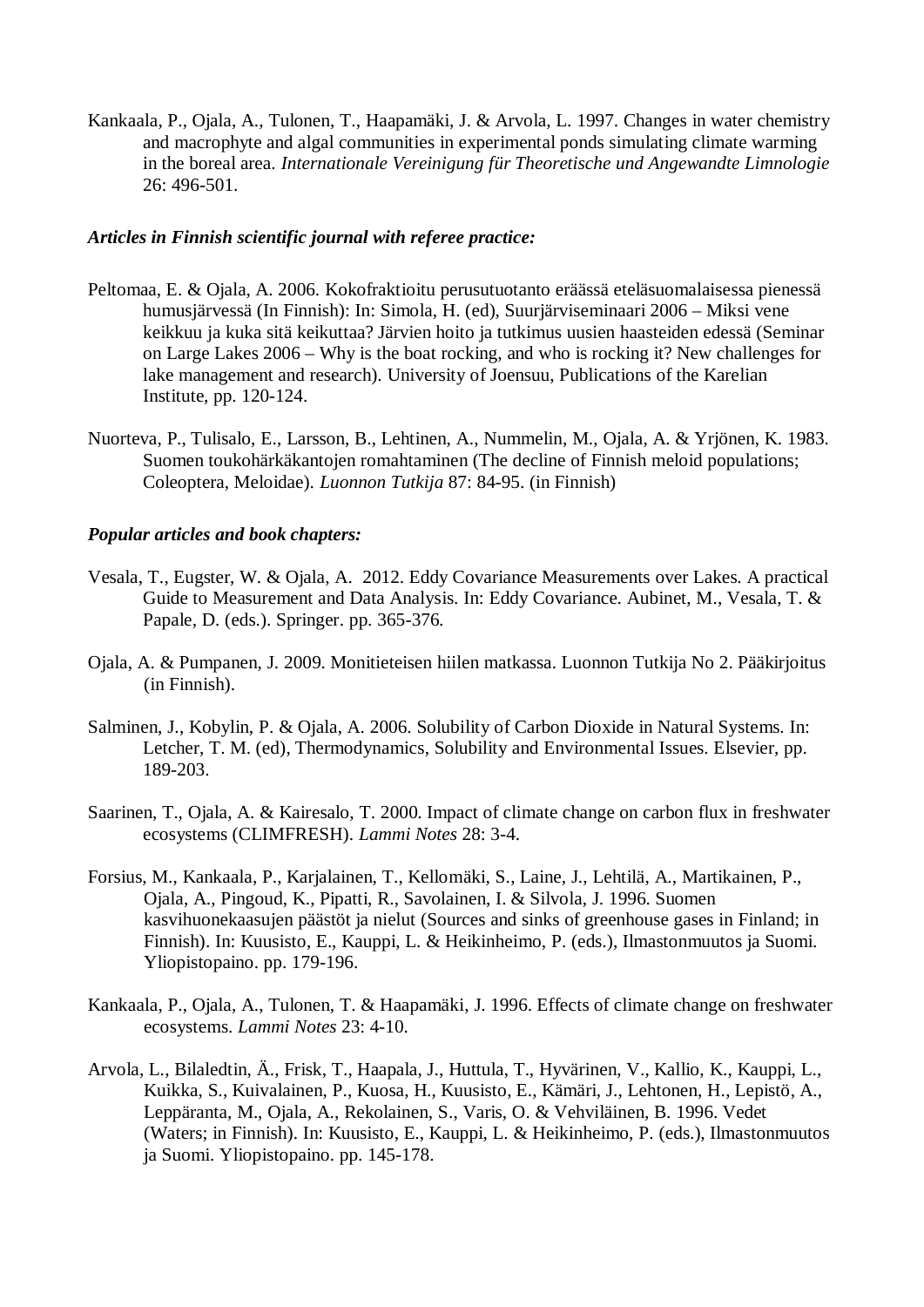Rask, M., Markkanen, S.-L., Nyberg, K., Ojala, A., Tallberg, P., Makkonen, E. & Liimatainen, H.- M. 1995. Metsätalouden limnologiset vaikutukset: Havaintoja Kuhmon metsäjärviltä vuosina 1991-1994. *Suomen ympäristö* 2: 241-262.

### *Academic theses:*

- Ojala, A. 1991. Studies of growth rates of some freshwater cryptophyte algae. *Ph.D. thesis.* Loughborough University of Technology, U.K. 228 s.
- Ojala, A. 1986. Happamoitumisen vaikutukset eläinplanktoniin. Pro gradu -tutkielma. Helsingin yliopisto, Ympäristönsuojelun laitos, 134 s. (*M.Sc. thesis* on effects of acidification on zooplankton; in Finnish)

### *Research reports:*

- Bäck, J., Hölttä, T., Nikinmaa, E., Lintunen, A., Lindfors, L., Chan, T., Dominguez, M., Juurola, E., Kolari, P., Kulmala, L., Porcar, A., Olascoaga, B., Atherton, J., Machacova, K., Halmeenmäki, E., Pihlatie, M., Matkala, L., Joensuu, J., Raivonen, M., Altimir, N., Vanhatalo, A., Aalto, J., Berninger, F., Kuusinen, N., Kasurinen, N., Ojala, A., Mammarella, I., Dengel, S., Rantakari, M., Miettinen, H., Peltomaa, E., Heiskanen, J., Levula, J., Vesala, T. & Hari, P. 2014. The approach and recent advances in ecosystem process studies in the Center of Excellence. Proceeding of the Center of Excellence in Atmospheric Sciences (CoE ATM) – From Molecular and Biological Processes to the Global Change. Annual Meeting 2014. Aerosolitutkimusseura ry – Finnish Association for Aerosol Research FAAR. pp. 41- 49.
- Mammarella, I., Vesala, T., Alekseychik, P., Dengel, S., Erkkilä, K.-M., Heiskanen, J., Keronen, P., Kolari, P., Nordbo, A., Peltola, O., Provenzale, M., Räsänen, M., Rannik, Ü., Aalto, T., Järvi, L., laurila, T., Ojala, A., Tuittila, E.-S., Levula, J., Praplan, A., Pihlatie, M., Rinne, J., Pumpanen, J. & Bäck, J. 2014. Greenhouse gases and micrometeorology research team: overview of scientific activities. Proceeding of the Center of Excellence in Atmospheric Sciences (CoE ATM) – From Molecular and Biological Processes to the Global Change. Annual Meeting 2014. Aerosolitutkimusseura ry – Finnish Association for Aerosol Research FAAR. pp. 99-105.
- Erkkilä, K.-M., Gutierrez De Los Rios, M., Heiskanen, J., Miettinen, H., Peltola, O., Ojala, A., Vesala, T. & Mammarella, I. 2014. Comparison of eddy covariance and floating chamber measurements of CO2 and CH4 fluxes over a boreal lake. Proceeding of the Center of Excellence in Atmospheric Sciences (CoE ATM) – From Molecular and Biological Processes to the Global Change. Annual Meeting 2014. Aerosolitutkimusseura ry – Finnish Association for Aerosol Research FAAR. pp. 246-249.
- Heiskanen, J. J., Mammarella, I., Ojala, A., Stepanenko, V., Erkkilä, K.-M., Miettinen, H., Sandström, H., Eugster, W., Leppäranta, M., Järvinen, H., Nordbo, A., Pumpanen, J., Rantakari, M., Macintyre, S., Tulonen, T., Kankaala, P., Levula, J. & Vesala, T. GHG efflux from lakes in relation to atmospheric forcing and lake biogeochemistry. 2014. Proceeding of the Center of Excellence in Atmospheric Sciences (CoE ATM) – From Molecular and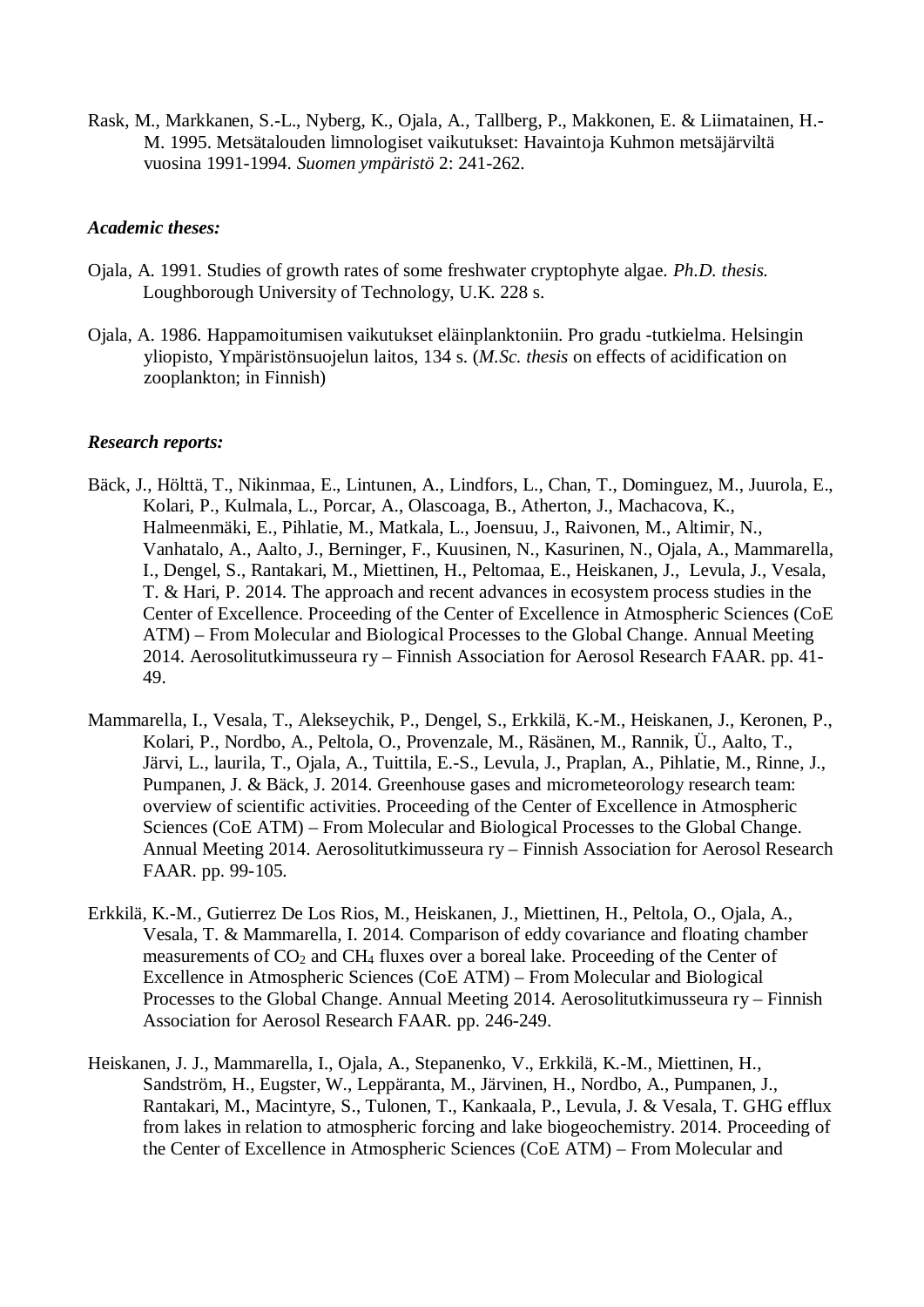Biological Processes to the Global Change. Annual Meeting 2014. Aerosolitutkimusseura ry – Finnish Association for Aerosol Research FAAR. pp. 286-288.

- Kasurinen, V., Alfredsen, K., Pumpanen, J., Ojala, A., Futter, H., Laudon, H., Weyhenmeyer, G. & Berninger, F. 2014. Modelling dissolved organic carbon transport in boreal catchments. Proceeding of the Center of Excellence in Atmospheric Sciences (CoE ATM) – From Molecular and Biological Processes to the Global Change. Annual Meeting 2014. Aerosolitutkimusseura ry – Finnish Association for Aerosol Research FAAR. pp. 333-338.
- Miettinen, H., Rantakari, M., Heiskanen, J., Pumpanen, J. & Ojala, A. 2014. Signs of lateral transport of carbon gases in a stream-lake continuum. Proceeding of the Center of Excellence in Atmospheric Sciences (CoE ATM) – From Molecular and Biological Processes to the Global Change. Annual Meeting 2014. Aerosolitutkimusseura ry – Finnish Association for Aerosol Research FAAR. pp. 457-461.
- Provenzale, M., Arvola, L., Mammarella, I., Ojala, A., Rantala, P. & Vesala, T. 2014. Project for measurement of greenhouse gas exchanges over Lake Vanajavesi with the eddy covariance technique. Proceeding of the Center of Excellence in Atmospheric Sciences (CoE ATM) – From Molecular and Biological Processes to the Global Change. Annual Meeting 2014. Aerosolitutkimusseura ry – Finnish Association for Aerosol Research FAAR. pp. 533-535.
- Pumpanen, J., Heinonsalo, J., Köster, K., Ojala, A., Linden, A., Rasilo, T., Berninger, F., Pihlatie, M., Kieloaho, A.-J., Aaltonen, H., Kulmala, L., Levula, J., Bäck, J., Hari, P., Aaltonen, H., Starr, M. & Vesala, T. 2014. Feedback meachanisms between below ground carbon allocation, soil organic matter turnover and carbon fluxes. Proceeding of the Center of Excellence in Atmospheric Sciences (CoE ATM) – From Molecular and Biological Processes to the Global Change. Annual Meeting 2014. Aerosolitutkimusseura ry – Finnish Association for Aerosol Research FAAR. pp. 540-545.
- Pumpanen, J., Heinonsalo, J., Pihlatie, M., Aaltonen, H., Berninger, F., Bäck, J., Hari, P., Kieloaho, A.-J., Korhonen, J. F.J., Köster, K., Linden, A., Kulmala, L., Kulmala, M., Nikinmaa, E., Ojala, A., Rasilo, T. & Vesala, T. 2013. Rhizosphere processes play an important role in soil organic matter decomposition and greenhouse gas fluxes in boreal landscape; Summary of soil research carried out at FCoE during the second FCoE period (2009-2013). Proceedings of FCoE in 'Physics, Chemistry, Biology and Meteorology of Atmospheric Composition and Climate Change' Annual Meeting 2013. Report Series in Aerosol Science N:o 142 (2013). pp. 76-85.
- Vesala, T., Mammarella, I., Järvi, L., Alekseychik, P., Dengel, S., Haapanala, S., Heiskanen, J., Keronen, P., Nordbo, A., Peltola, O., Pihlatie, M., Praplan, A., Raivonen, M., Rinne, J., Smolander, S., Tu, K. M., Kolari, P., Aalto, T., Laurila, T., Ojala, A., Nikinmaa, E. & Bäck, J. 2013. Biosphere-atmosphere interactions. Proceedings of FCoE in 'Physics, Chemistry, Biology and Meteorology of Atmospheric Composition and Climate Change' Annual Meeting 2013. Report Series in Aerosol Science N:o 142 (2013). pp. 104-110.
- Aaltonen, H., Hakola, H., Ojala, A., Klemedtsson, L., Pumpanen, J., Peltomaa, E. & Bäck, J. 2013. Emissions of volatile organic compounds from boreal humic lakes. Proceedings of FCoE in 'Physics, Chemistry, Biology and Meteorology of Atmospheric Composition and Climate Change' Annual Meeting 2013. Report Series in Aerosol Science N:o 142 (2013). pp. 152- 154.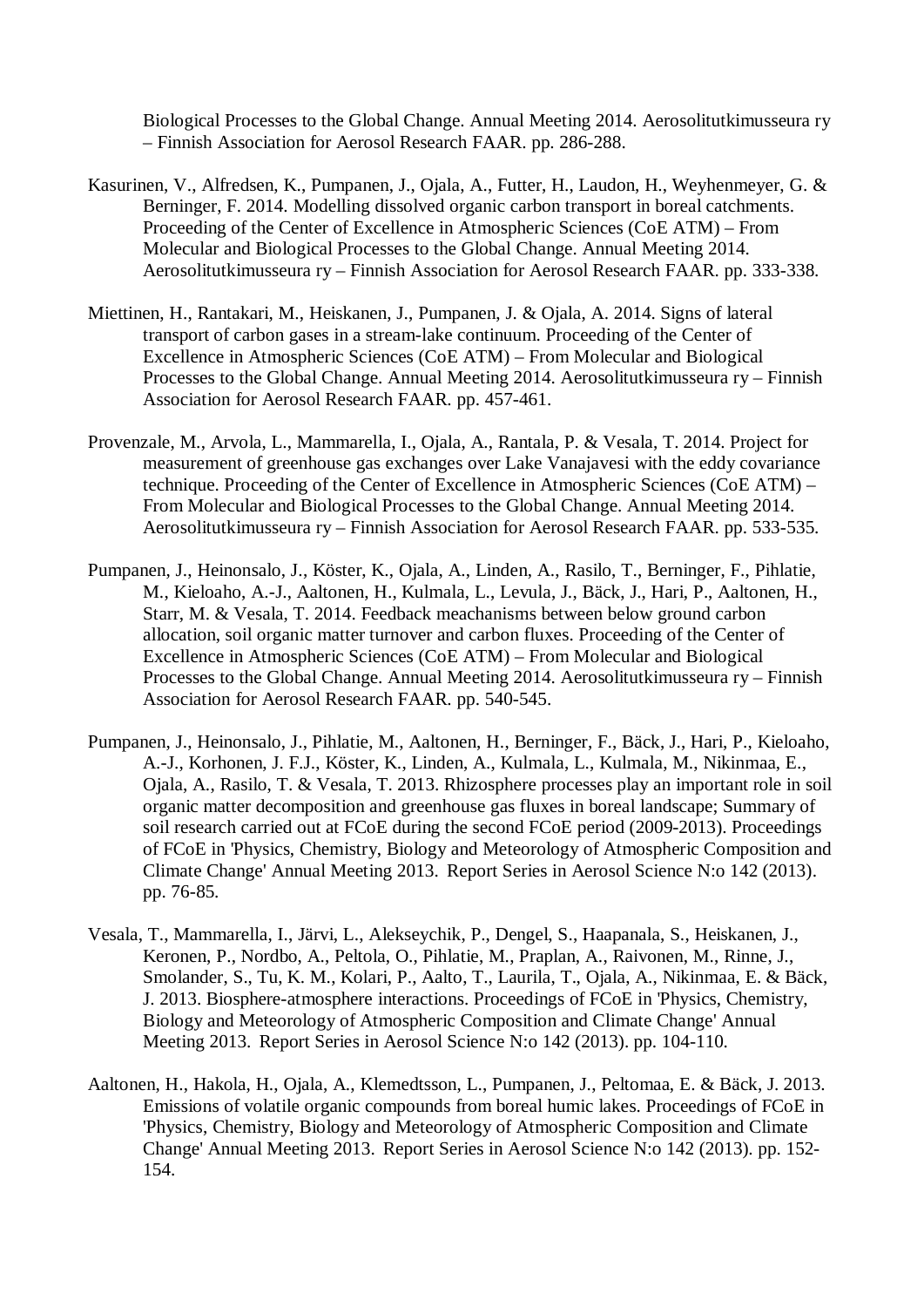- Mammarella, I., Erkkilä, K.-M., Haapanala, S., Heiskanen, J., Ojala, A. & Vesala, T. 2013. Long term measurements of carbon dioxide and methane fluxes over a small boreal lake in Southern Finland. Proceedings of FCoE in 'Physics, Chemistry, Biology and Meteorology of Atmospheric Composition and Climate Change' Annual Meeting 2013. Report Series in Aerosol Science N:o 142 (2013). pp. 381-385.
- Ojala, A., Pumpanen, J., Rasilo, T., Miettinen, H., Rantakari, M., Heiskanen, J., Mammarella, I., Huotari, J., Kankaala, P., Levula, J., Bäck, J. & Hari, P. 2013. Evidence of lateral transport of carbon gases of terrestrial origin in boreal aquatic ecosystems. pp. 429-438.
- Arkkola, H., Arnold, M., Hytönen, E., Kostia, S., Kymäläinen, M., Liitia, T., Mattinen, M., Ojala, A., Ohra-aho, T., Pere, J., Spilling, K., Tikka. M., Valkonen, K. S., Wang, Y. & Wiebe, M. 2013. Sustainable use of algal biomass products by cultivation in waste water flowa. VTT Research Report. VTT-R-04909-13.
- Vesala, T., Mammarella, I., Alekseychik, P., Dengel, S., Haapanala, S., Heiskanen, J., Keronen, P., Kujansuu, J., Pihlatie, M., Raivonen, M., Rinne, J., Tomasic, M., Smolander, S., Hölttä, T., Juurola, E., Kolari, P., Aalto, T., Laurila, T., Ojala, A., Tuittila, E.-S., Levula, J., Bäck, J. & Nikinmaa, E. 2012. From water-air interfaces to carbon-water cycles. Proceedings of Finnish Center of Excellence in 'Physics, Chemistry, Biology and Meteorology of Atmospheric Composition and Climate Change' and Nordic Center of Excellence in 'Cryosphere-Atmosphere Interactions in a Changing Arctic Climate'Annual Meetings 2012. Report Series in Aerosol Science N:o 134 (2012). pp. 121-124.
- Berninger, F., Kasurinen, V., Ojala, A., and Nikinmaa, E. 2012 Boreal and Arctic water balance under a climate change: Combining multiple source data to detect trends in ecosystem functioning. From water-air interfaces to carbon-water cycles. Proceedings of Finnish Center of Excellence in 'Physics, Chemistry, Biology and Meteorology of Atmospheric Composition and Climate Change' and Nordic Center of Excellence in 'Cryosphere-Atmosphere Interactions in a Changing Arctic Climate'Annual Meetings 2012. Report Series in Aerosol Science N:o 134 (2012). pp. 175-178.
- Kasurinen, V., Berninger, F., and Ojala, A. 2012. Energy exchange and DOM production in boreal forest in relation to cryosphere processes. Proceedings of Finnish Center of Excellence in 'Physics, Chemistry, Biology and Meteorology of Atmospheric Composition and Climate Change' and Nordic Center of Excellence in 'Cryosphere-Atmosphere Interactions in a Changing Arctic Climate'Annual Meetings 2012. Report Series in Aerosol Science N:o 134 (2012). pp. 338-340.
- Rasilo, T., Pumpanen, J., and Ojala, A. 2012. Soil CO<sub>2</sub> concentrations and fluxes in a boreal headwater catchment. Proceedings of Finnish Center of Excellence in 'Physics, Chemistry, Biology and Meteorology of Atmospheric Composition and Climate Change' and Nordic Center of Excellence in 'Cryosphere-Atmosphere Interactions in a Changing Arctic Climate'Annual Meetings 2012. Report Series in Aerosol Science N:o 134 (2012). pp. 538- 534.
- Rasilo T., Ojala A., Starr M. and Pumpanen J. 2011. DOC concentration and quality in the riparian zone of a forested boreal catchment. Proceedings of the Finnish Center of Excellence and Graduate School in 'Physics, Chemistry, Biology and Meteorology of Atmospheric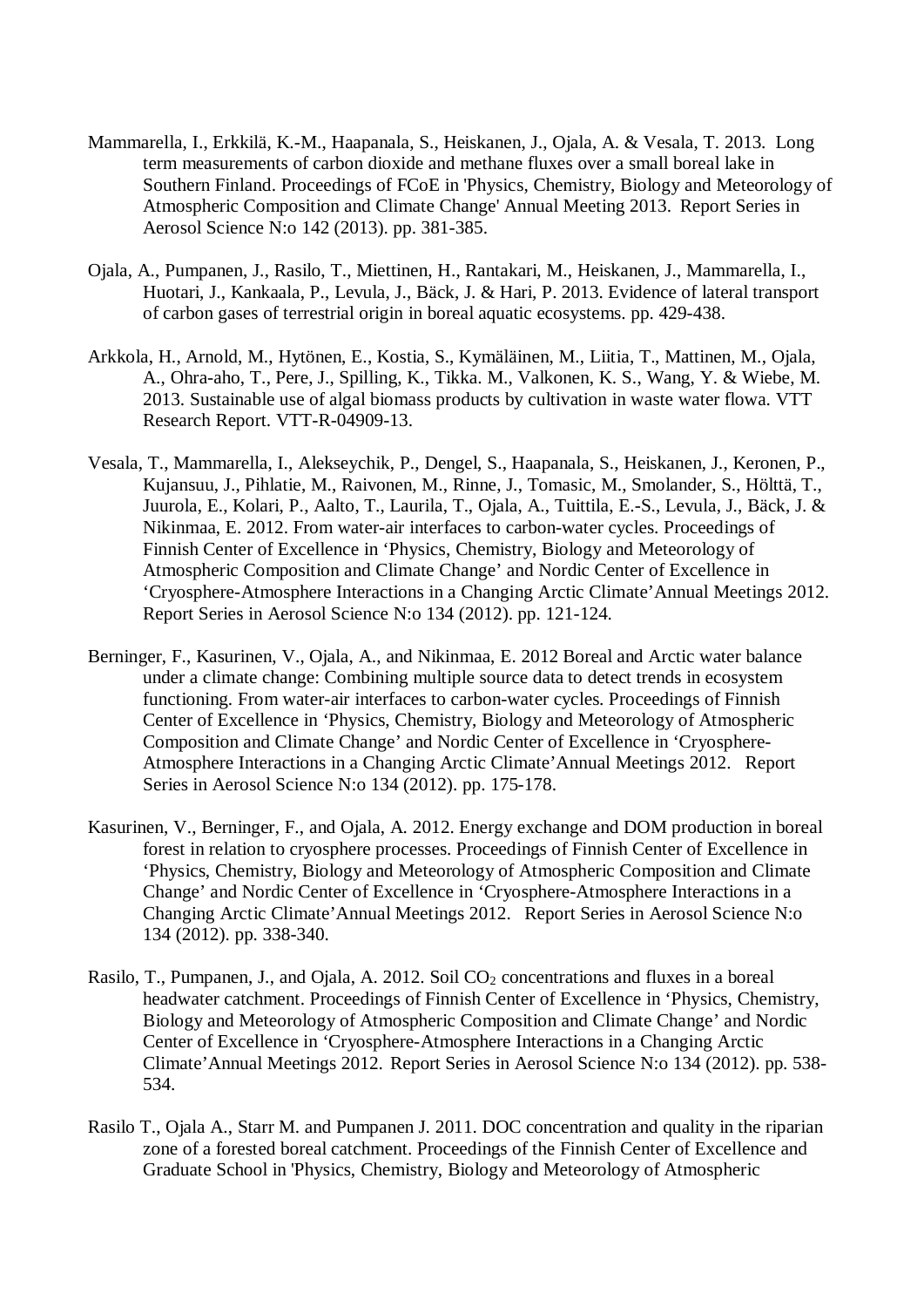Composition and Climate Change'. Annual Workshop 18.–20.5.2011. Report Series in Aerosol Science N:o 126 (2011). pp. 334-338.

- Vesala T., Nordbo A., Haapanala S., Mammarella I., Pumpanen J., Eugster W., Huotari J. and Ojala A. 2011. On eddy covariance flux measurements over lakes. Proceedings of the Finnish Center of Excellence and Graduate School in 'Physics, Chemistry, Biology and Meteorology of Atmospheric Composition and Climate Change'. Annual Workshop 18.– 20.5.2011. Report Series in Aerosol Science N:o 126 (2011). pp. 395-398.
- Nordbo, A., Launiainen, S., Mammarella, I., Leppäranta, M., Huotari, J., Ojala, A. & Vesala, T. 2010. Micrometeorology and energy balance of a small boreal lake. Proceedings of the Finnish Center of Excellence and Graduate School in 'Physics, Chemistry, Biology and Meteorology of Atmospheric Composition and Climate Change'. Report Series in Aerosol Sciences A. 6 p.
- Rasilo, T., Ojala, a. & Pumpanen, J. 2010. DOC concentration in various compartments of a forested boreal catchment and responses to rain events. 5 pages. FAAR Report Series (only in electronic format)
- Rasilo, T., Huotari, J., Ojala, A. & Pumpanen, J. 2009. Carbon flow through an old-growth forest catchment into a lake in southern boreal zine in Finland. Report Series in Aerosol Science 102: 361-365.
- Vesala, T., Launiainen, S., Aalto, P., Aaltonen, H., Grönholm, T., Haapanala, S., Hannuniemi, H., Hölttä, T., Järvi, L., keronen, P., Kieloaho, A.-J., Kulmala, M., Mammarella, I., Pihlatie, M., Rannik, Ü., Rinne, J., Sevanto, S., Sogachev, A., Suni, T., Taiapale, R., Aaalto, T., Aurela, M., Laurila, T., Viisanen, Y., Markkanen, T. S., Huotari, J., Ojala, A., Ilvesniemi, H., Altimir, N., Kolari, P., Kulmala, L., Mäkelä, A., Nikinmaa, E., Perämäki, M., Riutta, T., Tuittila, E.-S. & Hari, P. Micrometeorological studies of biosphere-atmosphere exchange. Report Series in Aerosol Science 94: 5-14.
- Rasilo, T., Pumpanen, J. & Ojala, A. 2008. CO<sub>2</sub> concentration in a boreal lake and its riparian zone soil matrix – transfer of terrestrial carbon into aquatic ecosystems. In: Kulmala, M. & Lauri A. (eds.), Proceedings of the Finnish Graduate School 'Physics, Chemistry, Biology and Meteorology of Atmospheric Composition and Climate Change'. Report Series in Aerosol Science 94: 65.
- Ojala, A., Pumpanen, J., Huotari, J., Peltomaa, E., Lopez Bellido, J., Rasilo, T., Hari, P. & Vesala, T. 2008. Exchange of CO2 between boreal lakes and the atmosphere. In: Kulmala et al. (eds.), Proceedings of the Finnish Center of Excellence 'Research Unit on Physics, Chemistry, and Biology of Atmospheric Composition and Climate change'. Activities in 2002-2007. Report Series in Aerosol Science 94: 103-107.
- Ojala, A., Huotari, J., Peltomaa, E. & Vesala, T. 2006. Long-term measurements of  $CO_2$  exchange over a boreal lake. In: Kulmala, M., Lindroth, A. & Ruuskanen, T. M. (eds.), Proceedings of BACCI, NECC and FCoE activities 2005. Book B. Finnish Association for Aerosol Research. Report Series in Aerosol Science 81B: 438-441.
- Smolander, S., Sogachev, A., Huotari, J., Ojala, A. & Vesala, T. 2005. Footprint analysis for eddy covariance measurements on a small boreal lake. Report Series in Aerosol Science 73: 275- 278.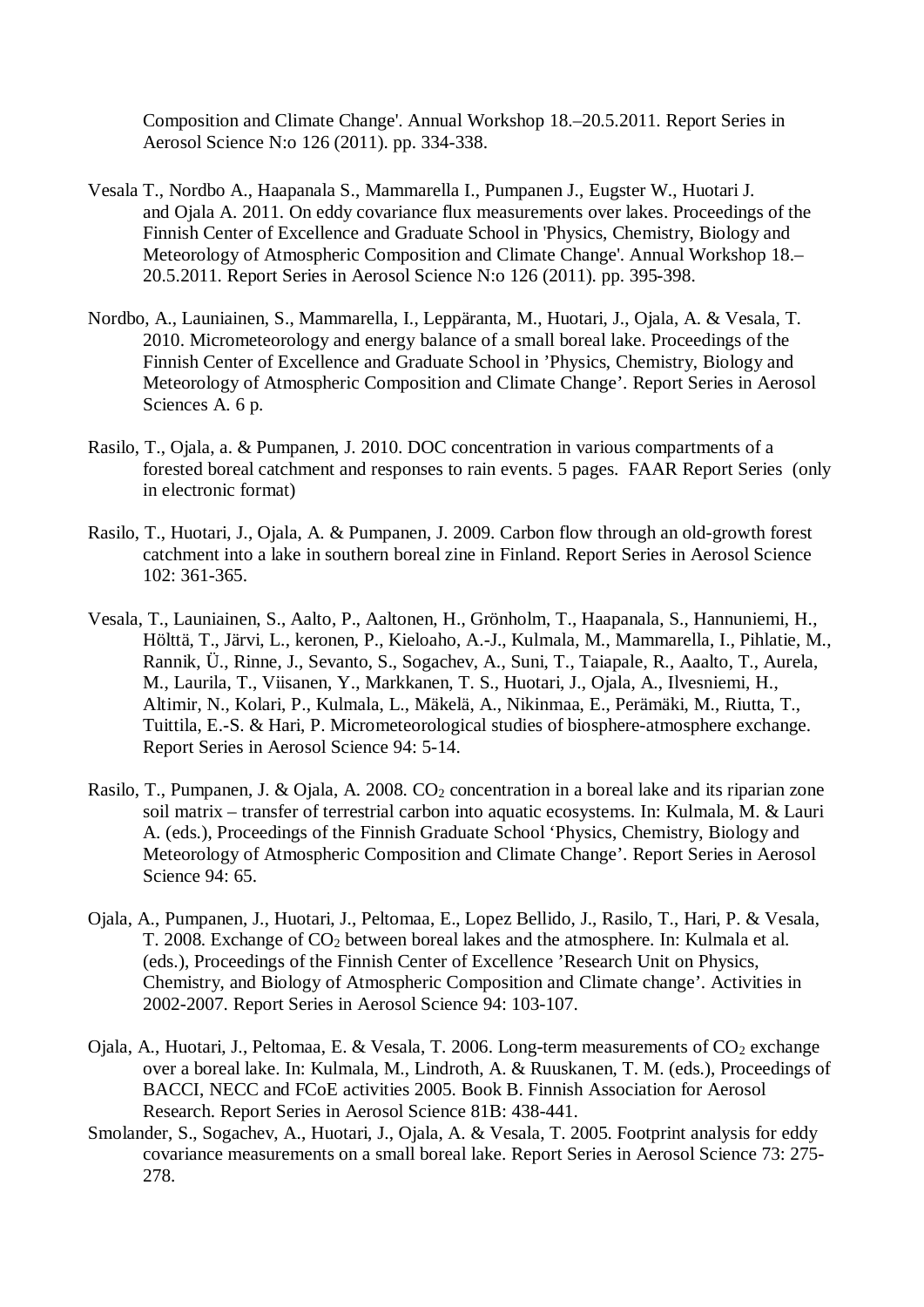- Ojala, A., Huotari, J., Rannik, Ü., Keronen, P. & Vesala, T. 2002. Eddy covariance measurements of CO2 fluxes from a boreal lake in relation to biological activities. In: Vehkamäki, H. & Vesala, T. (eds.), Symposium on Atmospheric Aerosols and Trace Gas Eschange Research 31.10.2002. Finnish Association for Aerosol Research. Report Series in Aerosol Science 58: 48-52.
- Arvola, L., Kortelainen, P., Bergström, I., Kankaala, P., Ojala, A., Pajunen, H., Käki, T., Mäkelä, S. & Rantakari, M. 2002. Carbon pathways through boreal lakes: A multi-scale approach (CARBO). In: Käyhkö, J. & Talve, L. Understanding the global system. The Finnish perspective. Finnish global Change Research Programme FIGARE. pp. 97-106.
- Kankaala, P., Ojala, A., Tulonen, T., Haapamäki, J. & Arvola, L. 1996. Impact of climate change on carbon cycle in freshwater ecosystems. In: Roos, J. (eds.), The Finnish Research Programme on Climate Change. Final Report. Publications of the Academy of Finland 4/96. EDITA. Helsinki, ss. 196-201.
- Kankaala, P., Ojala, A., Arvola, L. & Tulonen, T. 1994. Impact of climate change on carbon cycle in freshwater ecosystems. In: Kanninen, M. & Heikinheimo, P. (eds.).The Finnish Research Programme on Climate Change. Second Progress Report. Publications of the Academy of Finland 1/94. pp. 140-145.
- Nyberg, K., Markkanen, S.-L., Ojala, A., Rask, M. & Somppi, K. 1993. Eräiden Kuhmon järvien limnologia ennen valuma-alueiden metsätaloudellisia käsittelyjä (Limnology of some Kuhmo lakes before forestry activities on their catchments; in Finnish). In: Lappalainen, A. & Rask, M. (eds.) Metsätalouden vaikutukset kaloihin ja kalatalouteen. Osahankkeiden raportit vuosien 1990-1992 tuloksista. Riista- ja kalatalouden tutkimuslaitos. Kalatutkimuksia 69. ss. 33-60.

### *Articles in scientific conference proceedings without referee practice:*

- Turunen, H., Kobylin, P., Salminen, J., Raudaskoski, R., Suntola, T., Ojala, A., Liukkonen, S., Huttunen, S. & Keiski, R. L. 2004. Mass balance of natural and anthropogenic carbon dioxide flows. In: Kinnunen, H. & Huttunen, S. (eds.), Proceeding of the Meeting 'Forests under changing climate, enhanced UV and air pollution'. IUFRO 7 Division Forest health Project 7.04.00. Impacts of air pollution on forest ecosystems. University of Oulu, pp. 170- 186.
- Kobylin, P., Salminen, J., Ojala, A. & Liukkonen, S. 2003. Multiphase thermodynamics for  $CO<sub>2</sub>$  in natural systems. In: Honkanen, J. O. & Koponen, P. S. (eds.), Proceedings of the Sixth Finnish Conference of Environmental Sciences. Finnish Society of Environmental sciences. University of Joensuu, pp. 145-146.
- Kankaala, P., Bergström. I., Käki, T. & Ojala, A. 2003. Spatial and temporal variation in plantmediated methane emissions from the littoral zone of boreal lakes. In: Honkanen, J. O. & Koponen, P. S. (eds.), Proceedings of the Sixth Finnish Conference of Environmental Sciences. Finnish Society of Environmental sciences. University of Joensuu, pp. 25-27.